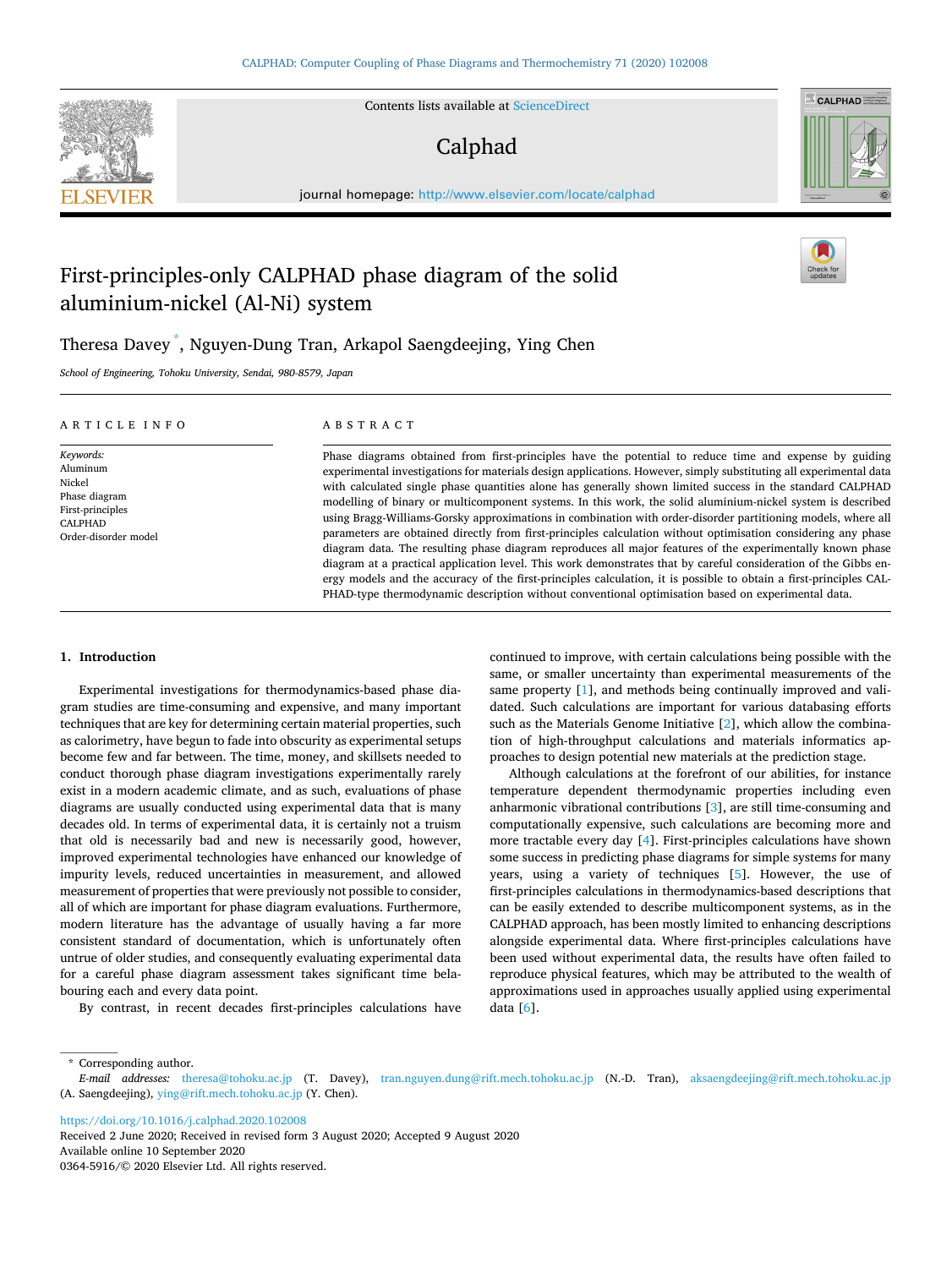<span id="page-1-0"></span>In this paper, the aluminium-nickel system is used as an example to demonstrate that by making full use of available calculation and thermodynamic modelling techniques, is it possible to produce a physically meaningful and highly quantitative thermodynamic description of a fairly complex solid system using only first-principles calculations of thermodynamic quantities as data. Aluminium-nickel was chosen as the prototype system as it has been very extensively studied and displays several common phase diagram features that can be challenging to model. These include a variety of invariant reactions, order-disorder transitions, and varying degrees of solubility. It is shown that with a CALPHAD-type description populated with only first-principles data, it is possible to correctly predict phase boundaries and ordering behaviour for a variety of solid-based phases of different structure types.

#### **2. The Al-Ni system**

Many versions of the experimental and calculated phase diagram of the aluminium-nickel system are available. It is generally accepted that the following condensed phases are present:

- Liquid
- γ-Al (disordered face-centred cubic (fcc) A1), γ-Ni (fcc A1) at the Aland Ni-rich ends.
- $\gamma$ '-AlNi<sub>3</sub> (ordered fcc L1<sub>2</sub> phase) with a narrow range of solubility both above and below stoichiometry
- AlNi (ordered body-centred cubic (bcc) B2 phase) with a wide homogeneity region in both the Al-rich and Ni-rich range
- $Al_3Ni_2$  (D5<sub>13</sub> hexagonal ordered phase) with a narrow range of stability, mostly on the Al-rich side
- Al<sub>3</sub>Ni ( $D0_{11}$ ) stable as a line compound
- Al3Ni5 (often labelled with Pearson symbol oC16 or oS16), stable with limited solubility

The  $Al_4Ni_3$  phase has also been reported in several studies [\[7,8](#page-14-0)] although it has not been included in most experimental and CALPHAD phase diagrams. In this work, all of the above solid phases were considered, including Al4Ni3. The stoichiometric composition, Strukturbericht, Pearson symbol, space group, and prototypes for each phase are given in Table 1.

Of the many CALPHAD-type assessments made of this system, the most commonly used are based on the assessment of Al-Ni by Ansara et al. [\[9\]](#page-14-0) which models the order-disorder transformation in the fcc phases with either two or four sublattices. Dupin et al. [[10\]](#page-15-0) made revisions to this model to adjust the ordering in the fcc and bcc phases. The assessment from Dupin et al. is shown alongside experimental data upon which it is based in Fig. 1.

The aluminium-nickel system has also been very widely studied from a theoretical perspective. Recent first-principles investigations from

**Table 1**  Phases that were considered in this calculation of the Al-Ni phase diagram.

| Phase                                            | Stoichiometric<br>composition<br>(at. % Ni) | Strukturbericht               | Pearson<br>Symbol       | Space<br>Group            | Prototype                       |
|--------------------------------------------------|---------------------------------------------|-------------------------------|-------------------------|---------------------------|---------------------------------|
| $\gamma$ -Al                                     | $\mathbf{0}$                                | A1                            | cF4                     | Fm3m                      | Cu                              |
| Al <sub>3</sub> Ni<br>$Al_3Ni_2$                 | 25<br>40                                    | DO <sub>11</sub><br>$D5_{13}$ | oP16<br>h <sub>P5</sub> | Pnma<br>$\overline{P3m1}$ | Fe <sub>3</sub> C<br>$Al_3Ni_2$ |
| Al <sub>4</sub> Ni <sub>3</sub><br>$\beta$ -AlNi | 42.9<br>50                                  | B <sub>2</sub>                | cP2                     | Ia3d<br>$Pm\overline{3}m$ | $Ni_4Ga_3$<br>CsCl              |
| $Al_3Ni_5$<br>$\gamma'$ -AlNi <sub>3</sub>       | 62.5<br>75                                  | L1 <sub>2</sub>               | oC16/oS16<br>cP4        | Cmmm<br>$Pm\overline{3}m$ | $Ga_3Pt_5$<br>AuCu3             |
| $\gamma$ -Ni<br>Liquid                           | 100                                         | A1                            | cF4                     | $Fm\overline{3}m$         | Cu                              |



Fig. 1. The CALPHAD phase diagram from Dupin et al. [\[10](#page-15-0)], based on experimental and calculated thermodynamic and phase diagram data [11–[24\]](#page-15-0).

Goiri and Van der Ven [[25\]](#page-15-0) considered the phase stability of various compounds in this system, and van de Walle et al. [\[26](#page-15-0)] considered the application of high-throughput calculations to CALPHAD phase diagrams, including some consideration of the short range ordering in the fcc phases of the aluminium-nickel system. Another recent work from Bhattacharyya et al. [[27\]](#page-15-0) demonstrates a first-principles phase field method (PFM) for the aluminium-nickel system that can be used to determine the phase boundaries and hence produce the phase diagram. Older first-principles calculations of the phase diagram includes work from Pasturel et al. [\[28\]](#page-15-0) that uses linear muffin-tin orbitals total energy (LMTO) calculations in combination with cluster variation method (CVM) calculations. Although each of these approaches has drawbacks, be it an inability to fully reproduce the phase diagram, limitations in accuracy, or computational expense, the rich history of investigation in this system provides vast insight that was used to inform the calculations done in this work.

#### **3. Gibbs energy models**

Conventional CALPHAD modelling uses the Bragg-Williams [\[29](#page-15-0)] point approximation of configurational entropy to describe ideal solution mixing, and any deviations from the ideal solution behaviour are contained within the excess energy terms that are generally parameterised considering experimental data. However, using only first-principles calculations, such excess energy terms are difficult to obtain. The Bragg-Williams configurational entropy approximation is known to be insufficient to describe the real case, for example in overestimating order-disorder transition temperatures and by excluding any short range ordering [\[30](#page-15-0)]. Methods such as the CVM [[31\]](#page-15-0) have been used to include higher order cluster contributions to the configurational entropy, which have been shown to improve the theoretical description [[28\]](#page-15-0). However, in real multicomponent systems, the CVM truncation required to provide sufficient accuracy is often computationally infeasible and cannot be easily used directly in computational thermodynamic software. Instead, Kusoffsky et al. [\[32](#page-15-0)] demonstrated that using the Bragg-Williams-Gorsky (BWG) pair interaction model [\[29,33](#page-15-0)] to obtain reciprocal interaction parameters creates an approximation to the short range ordering behaviour in the fcc system, approximating the Gibbs energy from an equivalent CVM calculation in the tetrahedron approximation.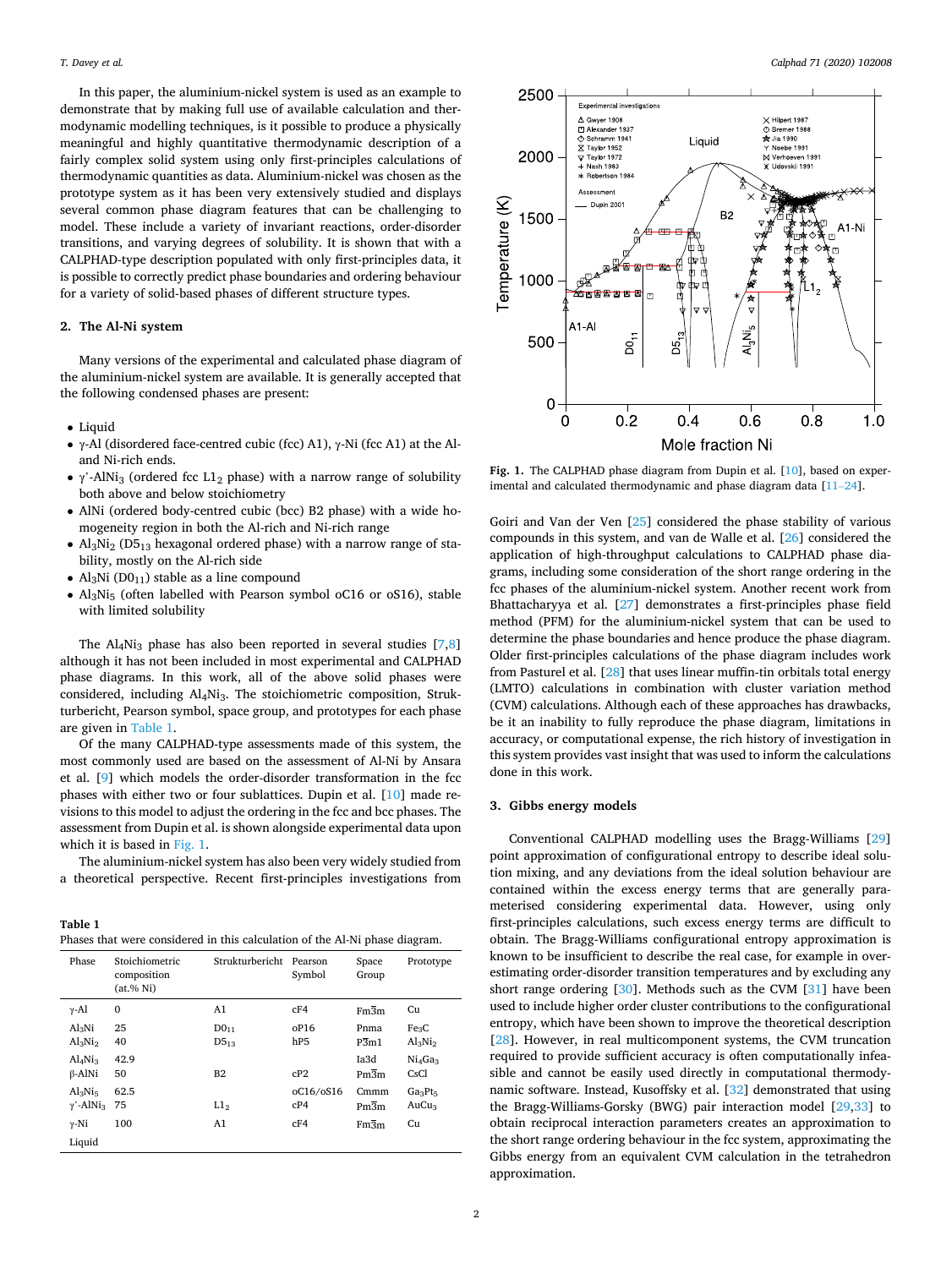<span id="page-2-0"></span>In this work the stable A1,  $L1_2$ , B2, and D5<sub>13</sub> phases, and metastable  $L1_0$ ,  $D0_3$ , B32, and A2 phases are considered via the use of the energy of each structure in a pair approximation according to the BWG model to obtain reciprocal interaction parameters within a four substitutional sublattice order-disorder partitioning model framework.

#### *3.1. Four substitutional sublattice order-disorder partitioning model*

The order-disorder partitioning model has been widely used to separately describe ordered and corresponding disordered phases that are intrinsically connected by means of an ordering energy. This ensures that the ordered phase is consistent with the disordered (random solution) phase when certain sublattice occupation conditions are met. In the usual application of this model, the parameters of the ordered and disordered phases are simultaneously optimised considering all available thermodynamic and phase diagram data relating to both phases, where there may not be data relating to both phases available at all points in temperature and composition space. However in this work, the energy of the fully ordered end-members and the disordered phase are independently specified at all compositions and temperatures directly from calculated data. The interaction parameters of the disordered phases are obtained directly from calculations, and the interaction parameters of the ordered phases are also obtained directly from the calculated Gibbs energies via the BWG pair models without any conventional optimisation considering experimental thermodynamic or phase boundary data. To implement the order-disorder partitioning model in this way, it is necessary to extract the ordering energy which parameterises the ordered phase relative to the disordered phase. As there is no simultaneous optimisation of different phases in this work, the relations of the model parameters to the calculated Gibbs energy of a specific ordered sublattice configuration and the calculated Gibbs energy of the disordered phase at the same overall composition must be obtained for the specific descriptions used. This means taking into account the number of interaction parameters in the subregular solution model used for the disordered phase and the BWG model used to provide the interaction parameters of the ordered phase as functions of the endmember Gibbs energies. As the authors are not aware of such a derivation in the published literature, a step-by-step description of this process of obtaining these relations to exactly parameterise both the ordered and disordered phase in the four-sublattice order-disorder partitioning model is provided as a supplementary document to enhance the description in this paper.

# *3.1.1. Face-centred cubic phases*

The fcc disordered solid solution phase can be described using a single sublattice model (Al,Ni). The Gibbs energy was described as a function of the molar fraction of species *i*, *xi*, where *i* may be Al or Ni. As this is a molar quantity, the sum of the molar fraction of each species must sum to unity.

The end-members of this sublattice model are the pure Al and Ni, which have an A1-type structure. The Gibbs energy of the disordered phase may therefore be written as a substitutional solution model in terms of the Gibbs energy of these end-members,  $\degree G_i^{\rm fcc-A1},$ 

$$
G_m^{\text{fcc:dis}}(x_i) = \sum_i x_i \cdot G_i^{\text{fcc:Al}} + RT \sum_i x_i \ln(x_i) + \sum_i \sum_{j>i} x_i x_j L_{i,j}^{\text{fcc:dis}}
$$
(1)

where  $L_{i,j}^{\text{fcc:dis}}$  are binary interaction parameters which have a temperature and composition dependence described by a Redlich-Kister polynomial as

$$
L_{i,j}^{\text{fcc,dis}} = \sum_{\nu} (x_i - x_j)^{\nu} \cdot \nu L_{i,j}^{\text{fcc,dis}} \tag{2}
$$

where  $\nu$  indicates the order of the Redlich-Kister polynomial and  ${^\nu}L_{i,j}^{\rm fcc:dis}$ is a polynomial in temperature.

Within the BWG pair approximation model derived by Kusoffsky et al. [\[32](#page-15-0)], the energy of each ordered phase is related to the interaction energies via an approximation of the unlike bond energies. The fcc crystal may be split into equivalent four sublattices which may be represented using a four-sublattice model  $(Al, Ni)_{1/4}(Al, Ni)_{1/4}(Al, Ni)_{1/4}(Al, Ni)_{1/4}$ . The four-sublattice model has the possible sublattice occupation ordered end-members (where each sublattice is singularly occupied) fcc-Al (A1), Al<sub>3</sub>Ni (L1<sub>2</sub>), AlNi (L1<sub>0</sub>), AlNi<sub>3</sub>  $(L1<sub>2</sub>)$ , and fcc-Ni (A1). The sublattice construction is shown in more detail in Appendix A. The sublattice site occupations defining the A1,  $L1<sub>2</sub>$ , and  $L1<sub>0</sub>$  structures are shown in Table 2, where the white atoms indicate one atomic species in a binary system, and the grey atoms indicate the other. For each case, each species may be either Al or Ni, although in the case of the  $L1_0$  structure, it is equivalent by symmetry regardless of which species occupies the white and grey sites.

In order to describe the phase, two compositional quantities are used. As well as the overall molar fraction of species *i*,  $x_i$ , the site fraction  $y_i^{(s)}$ of species *i* on sublattice *s* is also required. The site fractions of each species *i* on each sublattice *s* must also sum to unity.

These quantities can be related by

$$
x_i = \frac{1}{4} \sum_s y_i^{(s)} \tag{3}
$$

The disordered case,  $y_i^{(1)} = y_i^{(2)} = y_i^{(3)} = y_i^{(4)} = x_i$ , is equivalent to the single sublattice case in the disordered phase. Various other ordered structures may exist based on the fcc lattice, but using only the foursublattice model, they do not appear as end-members. One example of this is the fcc structure often referred to as the F' phase, which has the condition  $y_i^{(1)} = y_i^{(2)} \neq y_i^{(3)} \neq y_i^{(4)}$ . This phase appears in the fcc phase diagram based on the four-sublattice model ([\[32,34](#page-15-0)]), but cannot be represented as an end-member phase with a binary four-sublattice model and so is not considered here. It is worth noting that by using greater numbers of sublattices within the symmetry of the crystal structure, further ordered phases may be considered in the same way.

A model is used where it is assumed that there is some energy difference between ordered and disordered fcc phases, the ordering energy. In the order-disorder partitioning model, the Gibbs energy of the fcc phase in a given sublattice configuration,  $G_{m}^{\text{fcc}}(y_{i}^{(s)})$ , is represented as the energy of the disordered phase at that composition plus the molar ordering energy,  $\Delta G^{\text{fcc}:\text{ord}(4\text{SL})}_{m}(y_{i}^{(s)}),$ 

$$
G_m^{\text{fcc}}(y_i^{(s)}) = G_m^{\text{fcc,dis}}(x_i) + \Delta G_m^{\text{fcc,ord(4SL)}}(y_i^{(s)})
$$
\n(4)

where

$$
\Delta G_m^{\text{fccord(4SL)}}(y_i^{(s)}) = G_m^{\text{fccord(4SL)}}(y_i^{(s)}) - G_m^{\text{fccord(4SL)}}(y_i^{(s)} = x_i)
$$
\n
$$
(5)
$$

**Table 2** 

The ordered end-members that are possible with a four-sublattice description of an fcc phase. The sublattice conditions are defined according to the site occupation probabilities,  $y_i^{(n)}$ , of a species *i* on each sublattice *n*.

| Strukturbericht | Formula                                      | Sublattice<br>condition                                 | No. unlike 1nn<br>bonds per<br>tetrahedron |
|-----------------|----------------------------------------------|---------------------------------------------------------|--------------------------------------------|
| A <sub>1</sub>  | Al/Ni                                        | $y_i^{(1)} = y_i^{(2)} =$<br>$y_i^{(3)} = y_i^{(4)}$    | $\mathbf{0}$                               |
| L1 <sub>2</sub> | $\text{Al}_3\text{Ni}/$<br>AlNi <sub>3</sub> | $y_i^{(1)} = y_i^{(2)} =$<br>$y_i^{(3)} \neq y_i^{(4)}$ | 3                                          |
| L1 <sub>0</sub> | AlNi                                         | $y_i^{(1)} = y_i^{(2)} \neq$<br>$y_i^{(3)} = y_i^{(4)}$ | 4                                          |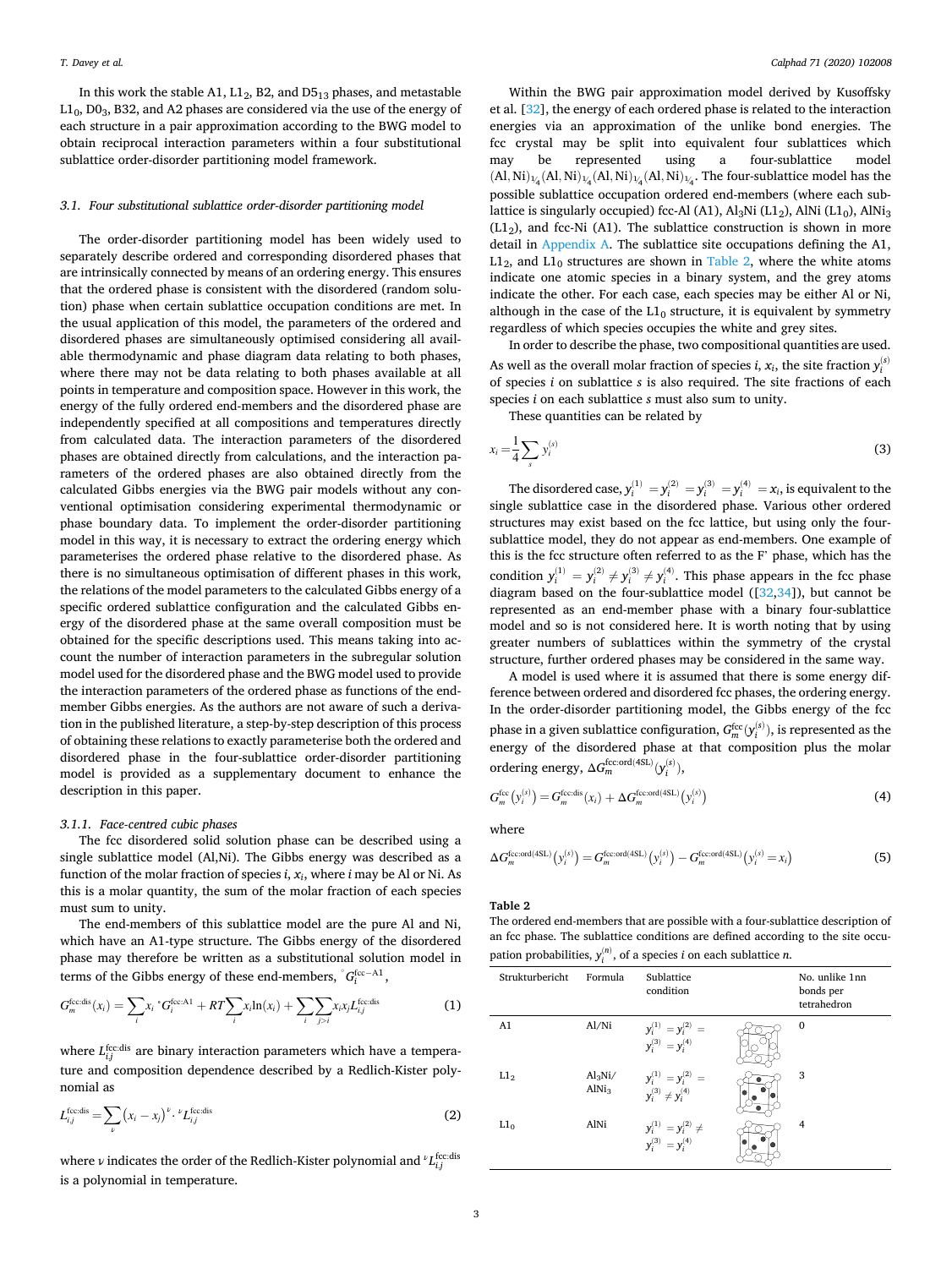<span id="page-3-0"></span>*T. Davey et al.* 

These are combined to give

$$
G_m^{\text{fcc}}(y_i^{(s)}) = G_m^{\text{fcc-dis}}(x_i) + G_m^{\text{fccord(4SL)}}(y_i^{(s)}) - G_m^{\text{fccord(4SL)}}(y_i^{(s)} = x_i)
$$
(6)

When the phase is disordered, the molar ordering energy  $\Delta G_m^{\text{fcc}.\text{ord}(4SL)}(y_i^{(s)}),$  or the contribution to the Gibbs energy due to ordering, is zero.

The Gibbs ordering energy of a phase with a given sublattice configuration can be written with a four-sublattice regular solution model as

$$
G_{m}^{\text{fccord(4SL)}}(y_{i}^{(s)}) = \sum_{i} \sum_{j} \sum_{k} \sum_{l} y_{i}^{(1)} y_{j}^{(2)} y_{k}^{(3)} y_{l}^{(4)} G_{i j; k l}^{\text{fccord(4SL)}} + \frac{1}{4} RT \sum_{s} \sum_{i} y_{i}^{(s)} \ln y_{i}^{(s)} + \sum_{i} \sum_{j>i} \sum_{k \geq i} \sum_{l > k} \sum_{m} \sum_{n} y_{i}^{(s)} y_{j}^{(s)} y_{k}^{(r)} y_{l}^{(r)} y_{m}^{(t)} y_{n}^{(u)} L_{i, j; k, l, m n}^{\text{fccord(4SL)}} + \sum_{i} \sum_{j > i} \sum_{k} \sum_{l} \sum_{m} y_{i}^{(s)} y_{j}^{(s)} y_{k}^{(r)} y_{l}^{(r)} y_{m}^{(u)} L_{i, j; k, l, m n}^{\text{fccord(4SL)}} (7)
$$

where the first term describes the mechanical mixing of the stoichiometric end-members in the four-sublattice model described above, and is the composition weighted sum of the Gibbs ordering energy  $G^{\text{fcc}:\text{ord}(4\text{SL})}_{i:j:k:l}$ of the ordered end-members *ijkl*, where the Gibbs energies are given relative to the pure elements in the fcc-A1 state. The  $y_i^{(s)}$  ln  $y_i^{(s)}$  term represents the ideal configurational entropy contribution to the Gibbs energy based on the four-sublattice model, and the *L*<sup>fcc:ord(4SL)</sup> terms represent the interaction parameters that give a contribution to the Gibbs energy depending on the composition. In this notation, species separated by a comma (e.g. *i, j*) are mixing on a sublattice, and each sublattice is separated by a colon. The energy contribution arising from the reciprocal four-sublattice parameters *L*fcc:ord(4SL) *<sup>i</sup>,j*:*k,l*:*m*:*n* may be considered a first approximation to a contribution to the Gibbs energy due to short range ordering [[35\]](#page-15-0).

As all four sublattices are equivalent by crystallographic symmetry, there are various permutations of the Gibbs energy of the end-member occupations.

$$
G_{\mathrm{A1-A_4}}^{\mathrm{fcc:ord(4SL)}} = G_{\mathrm{A:A:A:A}}^{\mathrm{fcc:ord(4SL)}} \tag{8}
$$

$$
G_{\text{L1}_2-\text{A}_3\text{B}}^{\text{fcc:ord(4SL)}} = G_{\text{A:A:A:B}}^{\text{fcc:ord(4SL)}} = G_{\text{A:A:B:A}}^{\text{fcc:ord(4SL)}} = \dots
$$
\n(9)

$$
G_{\text{L1}_0-\text{A}_2\text{B}_2}^{\text{fcc:ord}(4\text{SL})} = G_{\text{A:A:B:B}}^{\text{fcc:ord}(4\text{SL})} = G_{\text{A:B:A:B}}^{\text{fcc:ord}(4\text{SL})} = \dots
$$
\n(10)

where the same relations may be used for the other  $L1_2$  and A1 compounds  $G_{L1_2 - AB_3}^{\text{fcc:ord(4SL)}}$  and  $G_{A1-B_4}^{\text{fcc:ord(4SL)}}$ .

Following Kusoffsky et al. [[32\]](#page-15-0), Abe and Shimono [\[34](#page-15-0)], and Lindahl et al. [\[36](#page-15-0)], it is further assumed that the ordering energy in a compound is described well when considered as arising from the formation of its unlike nearest-neighbour bonds. This assumption is common in CAL-PHAD modelling where all energies are given with reference to elemental reference states. Therefore from the tetrahedron construction the fully ordered structures mentioned above are considered in terms of the number of unlike first nearest neighbour (1nn) bonds.

If the energy of the A-B bond is  $u_{AB}^{fcc}$ , a general expression for the energy of these intermediate compounds with reference to the A1 states may be written as

$$
G_{L1_2-A_3B}^{\text{feccord}(4SL)} = 3u_{AB}^{\text{fcc}} + 3\alpha^{\text{fcc}} \tag{11}
$$

$$
G_{\text{L1}_0 - \text{A}_2 \text{B}_2}^{\text{fcc,ord}(4\text{SL})} = 4u_{\text{AB}}^{\text{fcc}} \tag{12}
$$

$$
G_{L1_2 - AB_3}^{\text{feccord}(4SL)} = 3u_{AB}^{\text{fcc}} + 3\beta^{\text{fcc}} \tag{13}
$$

where  $\alpha^{\text{fcc}}$  and  $\beta^{\text{fcc}}$  are parameters representing the asymmetry of the A-B system that may occur due to higher-order interactions not considered in this pair model. If total energies of these three ordered compounds are known relative to the pure elements in their fcc state, all of the parameters in this model may be obtained.

Reciprocal interaction parameters defined by Kusoffsky et al. [\[32](#page-15-0)] are used to relate the Gibbs energies for the end-members above to the 1nn interaction energy,  $L_{i,j;k,l,m,n}^{\text{fcc} \text{ord}(4SL)}$ , where the subscript denotes the interactions described by that interaction parameter.  $L_{i,j;k,lm:n}^{\text{fcc:ord(4SL)}}$  therefore describes the simultaneous interaction of *i* and *j* on one sublattice and *k*  and *l* on another, while the third and fourth sublattices are occupied by species *m* and *n* respectively. An approximation is made whereby such interaction energy is equivalent to the A-B bond energy  $u_{AB}^{\text{fcc}}$  as such reciprocal interaction always changes the number of unlike bonds by one. This term represents mixing among first nearest neighbour atoms, and can be obtained from the  $G_{i,j,k,l}^{\text{fcc:ord(4SL)}}$ . Following Kusoffsky et al. [\[32](#page-15-0)], it is also assumed that all interaction parameters with simultaneous interactions on two sites are equivalent and independent of the occupation of the other two sites, e.g.

$$
L_{i,j;k,lmn}^{\text{fcc:ord}(4SL)} = L_{\text{A,B:A,B}^{.\text{st}};\mathbf{A}^{.\text{st}}}
$$
\n
$$
(14)
$$

where \* represents any possible constituent.

A corresponding approximation may also be made for the 2nn interaction parameters where  $v_{AB}^{fcc}$  corresponds to the second nearest neighbour A-B bond energy, equivalent to the switching of atoms between the same sublattice site in neighbouring tetrahedra. The interaction parameter  $L_{i,j,k:l:m}^{\text{fcc:ord}(4SL)}$  (mixing on a single sublattice) is equivalent to this second nearest neighbour interaction. As in the previous case, as Kusoffsky et al. [\[32](#page-15-0)], it is assumed that the interaction energy is independent of the species occupying the other sublattices. These terms are not assigned values in this model, as the short range ordering in the ordered phases can be described in a first approximation by the reciprocal interaction parameters only [[35\]](#page-15-0), with further interactions accounted for by the interaction parameters for the disordered part,  $L_{i,j}^{\text{fcc:dis}}$  [\[32](#page-15-0)]. Therefore, it is assumed that all interaction parameters with interaction on a single site are equivalent and equal to zero:

$$
L_{ijkl:m}^{\text{fcc}.\text{ord}(4SL)} = 0\tag{15}
$$

In the fcc four substitutional sublattice order-disorder model, a Gibbs energy contribution due to ordering is added to the disordered phase to create the total energy. The  $G_{\text{A1-A4}}^{\text{fcc:ord(4SL)}}, G_{\text{L1}_2-\text{A}_3\text{B}}^{\text{fcc:ord(4SL)}},$  etc, are the parameters of the four-sublattice description, and represent the contribution due to ordering of a fully ordered phase in the particular sublattice configuration, which is distinct from both the energy of the ordered phase  $G_{m}^{\text{fcc} \cdot \text{ord}(4SL)}\left(\mathbf{y}_{i}^{\left(s\right)}\right)$  at a particular fractional site occupancy, and the energy of the disordered phase,  $G_m^{\text{fcc-dis}}(x_i)$  at a given overall composition. Therefore  $G_{A1-A_4}^{\text{fcc:ord(4SL)}}$  and  $G_{A1-B_4}^{\text{fcc:ord(4SL)}}$  are necessarily 0, as required for the description of the ordering contribution to the Gibbs energy.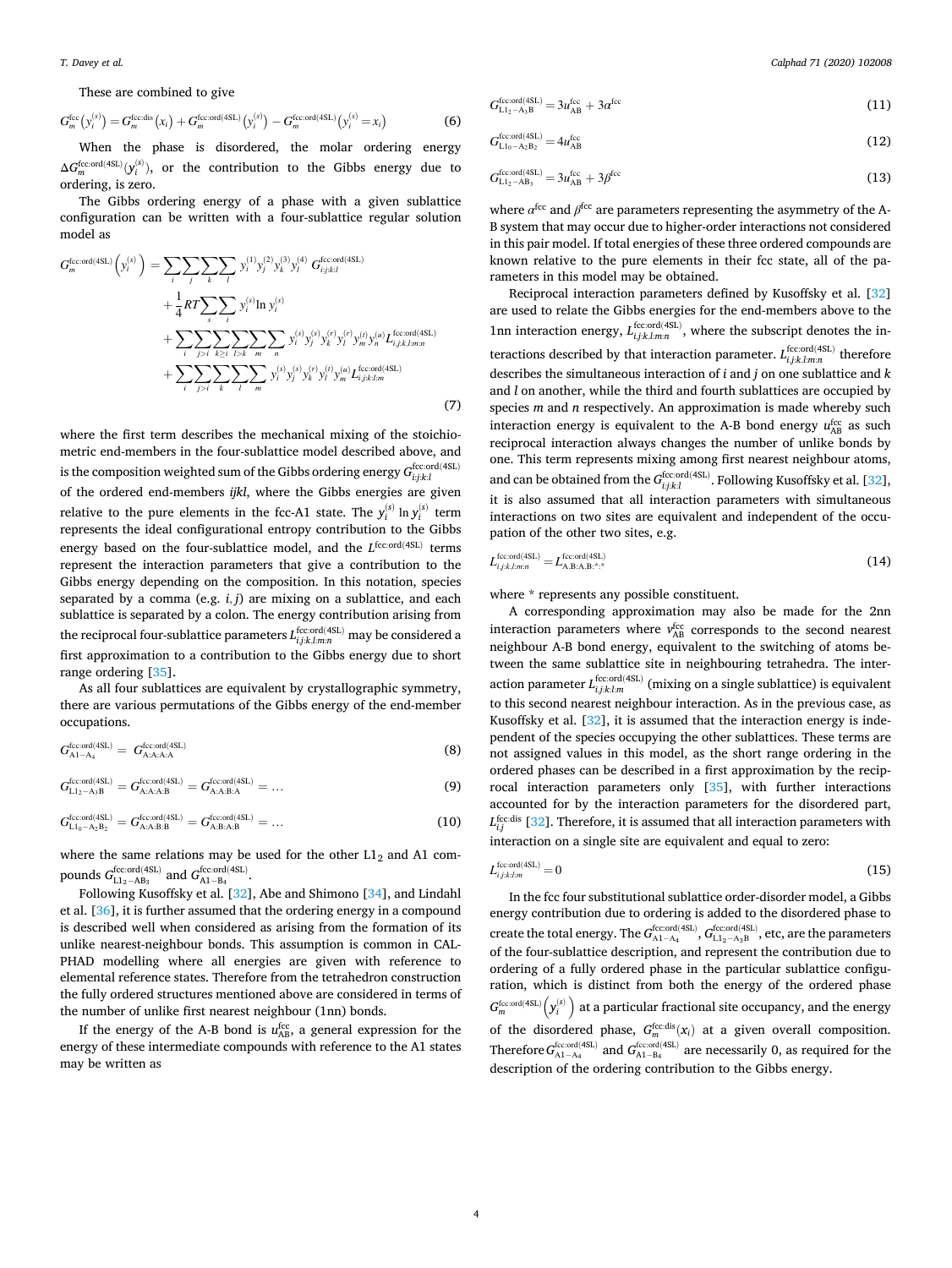Within this formalism it is possible to separately describe the ordered and disordered phases with various end-member energies and interaction parameters. In such cases as this study, where the required Gibbs energy functions are available from first-principles for both the ordered and disordered phases, one must be careful to correctly include such energies in the database.

From equation [\(6\),](#page-3-0) the total energy of the fully ordered phases  $G_{m}^{\text{fcc}}(y_{i}^{(s)})$  at the  $x_{\text{A}}$  values and sublattice configurations being considered (end members of the four-sublattice model where each sublattice is fully occupied by a single species) is therefore

where  $M^{fcc}$  represents the matrix connecting the total energies of the ordered end-member phases and the total energies of the disordered phase at various compositions (which may both be calculated from firstprinciples) to the parameters in the four-sublattice order-disorder model. M<sup>fcc</sup> is dependent on the choice of models used, e.g. the number of interaction parameters in the disordered phase, and the relation between the end-member energies and the four sublattice interaction parameters.

$$
\begin{bmatrix}\nG_m^{\text{fcc}}\left(y_A^{(s)} := A1; x_A = 1\right) \\
G_m^{\text{fcc}}\left(y_A^{(s)} := L1_2; x_A = \frac{3}{4}\right) \\
G_m^{\text{fcc}}\left(y_A^{(s)} := L1_0; x_A = \frac{1}{2}\right) \\
G_m^{\text{fcc}}\left(y_A^{(s)} := L1_2; x_A = \frac{1}{4}\right) \\
G_m^{\text{fcc-dis}}\left(x_A = \frac{1}{2}\right) \\
G_m^{\text{fcc-dis}}\left(x_A = \frac{1}{2}\right) \\
G_m^{\text{fcc-dis}}\left(x_A = \frac{1}{2}\right) \\
G_m^{\text{fcc-dis}}\left(x_A = \frac{1}{2}\right) \\
G_m^{\text{fcc-dis}}\left(x_A = \frac{1}{4}\right) \\
G_m^{\text{fcc-d}(4SL)}\left(y_A^{(s)} := L1_0; x_A = \frac{1}{2}\right) \\
G_m^{\text{fcc-d}(4SL)}\left(y_A^{(s)} := L1_0; x_A = \frac{1}{2}\right) \\
G_m^{\text{fcc-d}(4SL)}\left(y_A^{(s)} := L1_0; x_A = \frac{1}{2}\right) \\
G_m^{\text{fcc-d}(4SL)}\left(y_A^{(s)} := L1_2; x_A = \frac{1}{4}\right) \\
G_m^{\text{fcc-d}(4SL)}\left(y_A^{(s)} := L1_2; x_A = \frac{1}{4}\right) \\
G_m^{\text{fcc-d}(4SL)}\left(y_A^{(s)} := L1_2; x_A = \frac{1}{4}\right) \\
G_m^{\text{fcc-d}(4SL)}\left(y_A^{(s)} := L1_2; x_A = 0\right)\n\end{bmatrix}\n\begin{bmatrix}\nG_m^{\text{fccord}}(4SL) & \left(y_A^{\text{(s)}} = x_A = \frac{3}{4}\right) \\
G_m^{\text{fccord}}(4SL) & \left(y_A^{\text{(s)}} = x_A = \frac{1}{4}\right) \\
G_m^{\text{fccord}(4SL)}\left(y_A^{\text{(s)}} = x_A = \frac{1}{4}\right) \\
G_m^{\text{fccord}(4SL)}\left(y_A^{\text{(s)}} = x_A = 0\right)\n\end{bmatrix}\n\begin{bmatrix}\nG_m^{\text{fcc-d}(4SL)}\left(y_A^{\text{(s)}} = L1_2;
$$

where the notation  $(y_{A}^{(s)} := L1_2; x_A = \frac{3}{4}$  $\mathbf{r}$ indicates that the sublattice population fulfils the condition of the  $L1_2$  phase as given in [Table 2](#page-2-0), while the overall composition is  $x_A = \frac{3}{4}$ . The ordering contribution under these conditions when fully ordered are the parameters included in the model e.g. *G*fcc:ord(4SL) *<sup>m</sup>*  $\cdot$ .  $y_{\rm A}^{(\rm s)}:={\rm L1}_{2}; x_{\rm A}=\frac{3}{4}$  $\ddot{\phantom{0}}$  $= G_{L1_2-A_3B}^{\text{fcc:ord}(4SL)}$ . This may be rearranged to express the parameters of the four sublattice orderdisorder partitioning model as a function of the ordering energy of the fully ordered phases as

Therefore, if the total energies of the ordered and disordered phase are known from first-principles or assessment, the parameters for the model may be obtained by inverting matrix  $M^{fcc}$ 

In the case derived from the Bragg-Williams-Gorsky model where

$$
L_{\rm A,B:A,B;*,*}^{\rm fcc,ord(4SL)} = \frac{1}{4} \ G_{\rm L1_0-A_2B_2}^{\rm fcc,ord(4SL)} \tag{18}
$$

and

$$
L_{\mathbf{A},\mathbf{B}:\stackrel{\ast}{\ldots}\stackrel{\ast}{\ldots}\stackrel{\ast}{\ldots}}^{\text{fcc:ord(4SL)}} = 0\tag{19}
$$

$$
\left|\begin{matrix}G_m^{\text{fcc}}\left(y_A^{(s)}:=A1;x_A=1\right)\\ G_m^{\text{fcc}}\left(y_A^{(s)}:=L1_2;x_A=\frac{3}{4}\right)\\ G_m^{\text{fcc}}\left(y_A^{(s)}:=L1_0;x_A=\frac{1}{2}\right)\\ G_m^{\text{fcc}}\left(y_A^{(s)}:=L1_2;x_A=\frac{1}{4}\right)\\ G_m^{\text{fcc}}\left(x_A=\frac{1}{2}\right)\\ G_m^{\text{fcc}}\left(x_A=\frac{1}{2}\right)\\ G_m^{\text{fcc}}\left(x_A=\frac{1}{4}\right)\\ G_m^{\text{fcc}}\left(x_A=\frac{1}{4}\right)\\ G_m^{\text{fcc}}\left(x_A=\frac{1}{4}\right)\\ G_m^{\text{fcc}}\left(x_A=\frac{1}{4}\right)\\ G_m^{\text{fcc}}\left(x_A=\frac{1}{4}\right)\\ G_{\text{L12-AB}}^{\text{fcc}}\left(x_A=\frac{1}{4}\right)\\ G_{\text{L12-AB}}^{\text{fcc}}\left(x_A=\frac{1}{4}\right)\\ G_{\text{L12-AB}}^{\text{fcc}}\left(x_A=\frac{1}{4}\right)\\ G_{\text{L12-AB}}^{\text{fcc}}\left(x_A=\frac{1}{4}\right)\\ G_{\text{L12-AB}}^{\text{fcc}}\left(x_A=\frac{1}{4}\right)\\ G_{\text{L12-AB}}^{\text{fcc}}\left(x_A=\frac{1}{4}\right)\\ G_{\text{L12-AB}}^{\text{fcc}}\left(x_A=\frac{1}{4}\right)\\ G_{\text{L12-AB}}^{\text{fcc}}\left(x_A=\frac{1}{4}\right)\\ G_{\text{L12-AB}}^{\text{fcc}}\left(x_A=\frac{1}{4}\right)\\ G_{\text{KL}}^{\text{fcc}}\left(x_A=\frac{1}{4}\right)\\ G_{\text{KL}}^{\text{fcc}}\left(x_A=\frac{1}{4}\right)\\ G_{\text{KL}}^{\text{etc.}}\left(x_A=\frac{1}{4}\right)\\ G_{\text{KL}}^{\text{etc.}}\left(x_A=\frac{1}{4}\right)\\ G_{\text{KL}}^{\text{etc.}}\left(x_A=\frac{1}{4}\right)\\ G_{\text{KL}}^{\text{etc.}}\left(x_A=\frac{1}{4}\right)\\ G_{\text{KL}}^{\text{etc.}}\left(x_A=\frac{1}{4}\right)\\
$$

 $\mathbf{r}$ 

(17)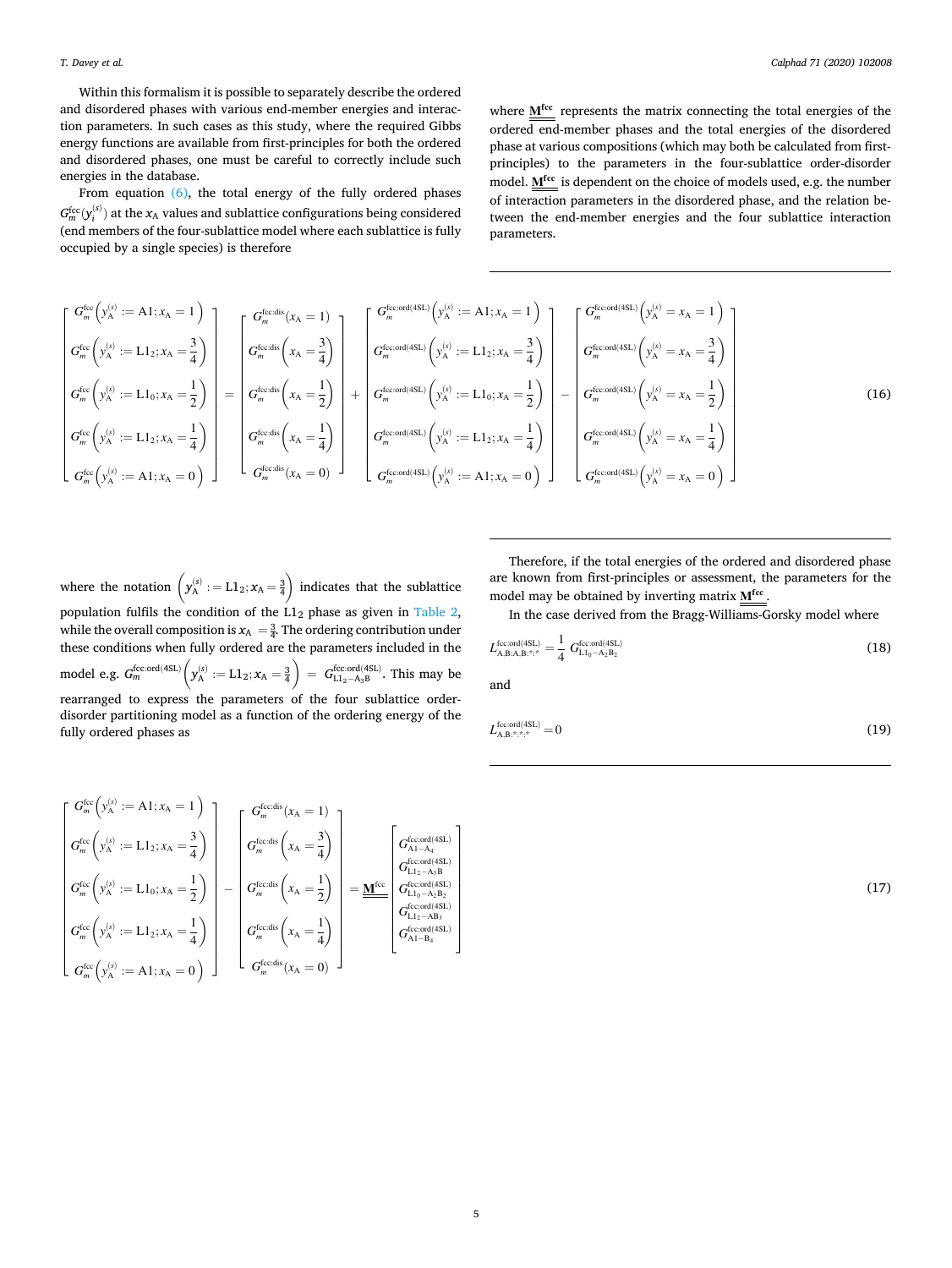<span id="page-5-0"></span>the matrix 
$$
\mathbf{M}^{\text{fcc}}
$$
 is

where,  $u_{AB}^{bcc}$  and  $v_{AB}^{bcc}$  are the 1nn and 2nn bond energy respectively, and as for the fcc case, parameters  $\omega_1^{\text{bcc}}$  and  $\omega_2^{\text{bcc}}$  are introduced to account for the asymmetry that may occur due to higher order interactions.

$$
\underline{\underline{M^{ice}}}_{\text{free}} = \begin{bmatrix} 0 & 0 & 0 & 0 & 0 \\ -\left(\frac{3}{4}\right)^4 & 1 - 4\left(\frac{3}{4}\right)^3 \left(\frac{1}{4}\right) & -6\left(\frac{3}{4}\right)^2 \left(\frac{1}{4}\right)^2 - \frac{1}{4} \left[ 6\left(\frac{3}{4}\right)^4 \left(\frac{1}{4}\right)^2 + 12\left(\frac{3}{4}\right)^3 \left(\frac{1}{4}\right)^3 + 6\left(\frac{3}{4}\right)^2 \left(\frac{1}{4}\right)^4 \right] & -4\left(\frac{3}{4}\right) \left(\frac{1}{4}\right)^3 & -\left(\frac{1}{4}\right)^4 \\ -\left(\frac{1}{2}\right)^4 & -4\left(\frac{1}{2}\right)^4 & 1 - 6\left(\frac{1}{2}\right)^4 - 24\left(\frac{1}{4}\right) \left(\frac{1}{2}\right)^6 & -4\left(\frac{1}{2}\right)^4 & -\left(\frac{1}{2}\right)^4 \\ -\left(\frac{1}{4}\right)^4 & -4\left(\frac{1}{4}\right)^3 \left(\frac{3}{4}\right) & -6\left(\frac{1}{4}\right)^2 \left(\frac{3}{4}\right)^2 - \frac{1}{4} \left[ 6\left(\frac{1}{4}\right)^4 \left(\frac{3}{4}\right)^2 + 12\left(\frac{1}{4}\right)^3 \left(\frac{3}{4}\right)^3 + 6\left(\frac{1}{4}\right)^2 \left(\frac{3}{4}\right)^4 \right] & 1 - 4\left(\frac{1}{4}\right) \left(\frac{3}{4}\right)^3 & -\left(\frac{3}{4}\right)^4 \\ 0 & 0 & 0 & 0 & 0 \end{bmatrix}
$$

(20)

#### *3.1.2. Body-centred cubic phases*

The above inverted matrix method of assigning parameters describing both the ordered and disordered phases directly from firstprinciples calculations is applied to the bcc four substitutional sublattice order-disorder model as derived by Abe and Shimono [[34\]](#page-15-0) in a similar way to the fcc phase described in Section [3.1.1.](#page-2-0)

A similar pair approximation is applied to tetrahedron structures representing bcc phases, but while fcc phases have a single lattice parameter defining the volume, the asymmetry of the *a* and *c* lattice parameter in the conventional bcc unit cell means that the six bonds within the tetrahedron are of either 1nn and 2nn type, and the bonds between equivalent sites on neighbouring tetrahedra are of third nearest neighbour (3nn) type. The sublattice construction is described in more detail in Appendix A. The end-member ordered phases for the bcc foursublattice model are Al (A2),  $Al_3Ni$  (D0<sub>3</sub>), AlNi (B2), AlNi (B32), AlNi<sub>3</sub> (D03), and Ni (A2). The sublattice site occupation conditions defining each phase are given in Table 3, where as before, one species is represented by white atoms, and another by grey.

The end-member energies relative to the pure elements in the A2 structure can be written:

$$
G_{D0_3 - A_3B}^{bccc \text{ord}(4SL)} = 2u_{AB}^{bcc} + 1.5v_{AB}^{bcc} + \omega_1^{bcc}
$$
 (21)

$$
G_{\rm B2-A_2B_2}^{\rm bcc:ord(4SL)} = 4u_{\rm AB}^{\rm bcc} \tag{22}
$$

$$
G_{\rm B32-A_2B_2}^{\rm bcc,ord(4SL)} = 2u_{\rm AB}^{\rm bcc} + 3v_{\rm AB}^{\rm bcc} \tag{23}
$$

$$
G_{D0_3 - AB_3}^{\text{bcc:ord(4SL)}} = 2u_{AB}^{\text{bcc}} + 1.5v_{AB}^{\text{bcc}} + \omega_2^{\text{bcc}} \tag{24}
$$

Reciprocal interaction parameters for the four-sublattice order-disorder partitioning model may be defined using these 1nn and 2nn bond energies such as in the fcc case, although not via a simple linear relation [[34\]](#page-15-0). To consider the permutations of the interaction parameters, it is important to remember that not all sites are equivalent, and therefore for the case of simultaneous interaction on two sublattices, it is significant which two sublattices are involved in the exchange. The sublattices may be separated into two pairs of equivalent sublattices: the first two sublattices and the second two sublattices. If there is simultaneous interaction on two sublattices in the same pair, is it related to the second nearest neighbour interaction parameter  $L_{\text{A,B:A,B:ij}}^{\text{bcc,ord(4SL)}}$  (where the other sites are occupied by species *i* and *j*). If there is simultaneous interaction on two sublattices that are not in the same set, it is related to the first nearest neighbour interaction parameter  $L_{\text{A},\text{B}:i\text{A},\text{B}:j}^{\text{bcc:ord(ASL)}}$ . The 3nn interaction parameter  $L_{A,B:ij;k}^{\text{bcc:ord}(4SL)}$  (interaction on a single sublattice site) may additionally related to the 3nn A-B bond energy but was not assigned a value in this model.

Abe and Shimono [\[34](#page-15-0)] consider the effect of short range ordering in the 1nn and 2nn shell and obtain approximate expressions for the 1nn and 2nn reciprocal interaction parameters as a function of the 1nn and 2nn bond energy,

$$
L_{\text{A,B}:\text{A},\text{B}:\text{B}}^{\text{bcc}.\text{ord}(4\text{SL})} = \frac{1}{2} u_{\text{AB}}^{\text{bcc}} \le 0 \tag{25}
$$

$$
L_{\text{A,B:A,B}:^{++}}^{\text{bcc,ord(4SL)}} = \frac{3\left(\nu_{\text{AB}}^{\text{bcc}}\right)^2}{4\mu_{\text{AB}}^{\text{bcc}}} \le 0\tag{26}
$$

| Table 3                                                                                      |  |
|----------------------------------------------------------------------------------------------|--|
| The ordered end-members that are possible with a four-sublattice description of a bcc phase. |  |
|                                                                                              |  |

| Strukturbericht | Formula         | Sublattice condition                               | No. unlike 1nn bonds per tetrahedron | No. unlike 2nn bonds per tetrahedron |
|-----------------|-----------------|----------------------------------------------------|--------------------------------------|--------------------------------------|
| A <sub>2</sub>  | Al/Ni           | $y_i^{(1)} = y_i^{(2)} = y_i^{(3)} = y_i^{(4)}$    | $\mathbf{0}$                         | 0                                    |
| B <sub>2</sub>  | AlNi            | $y_i^{(1)} = y_i^{(2)} \neq y_i^{(3)} = y_i^{(4)}$ | 4                                    | $\Omega$                             |
| <b>B32</b>      | AlNi            | $y_i^{(1)} = y_i^{(3)} \neq y_i^{(2)} = y_i^{(4)}$ | 2                                    | 2                                    |
| $D0_3$          | $Al_3Ni/AlNi_3$ | $y_i^{(1)} \neq y_i^{(2)} = y_i^{(3)} = y_i^{(4)}$ | 2                                    |                                      |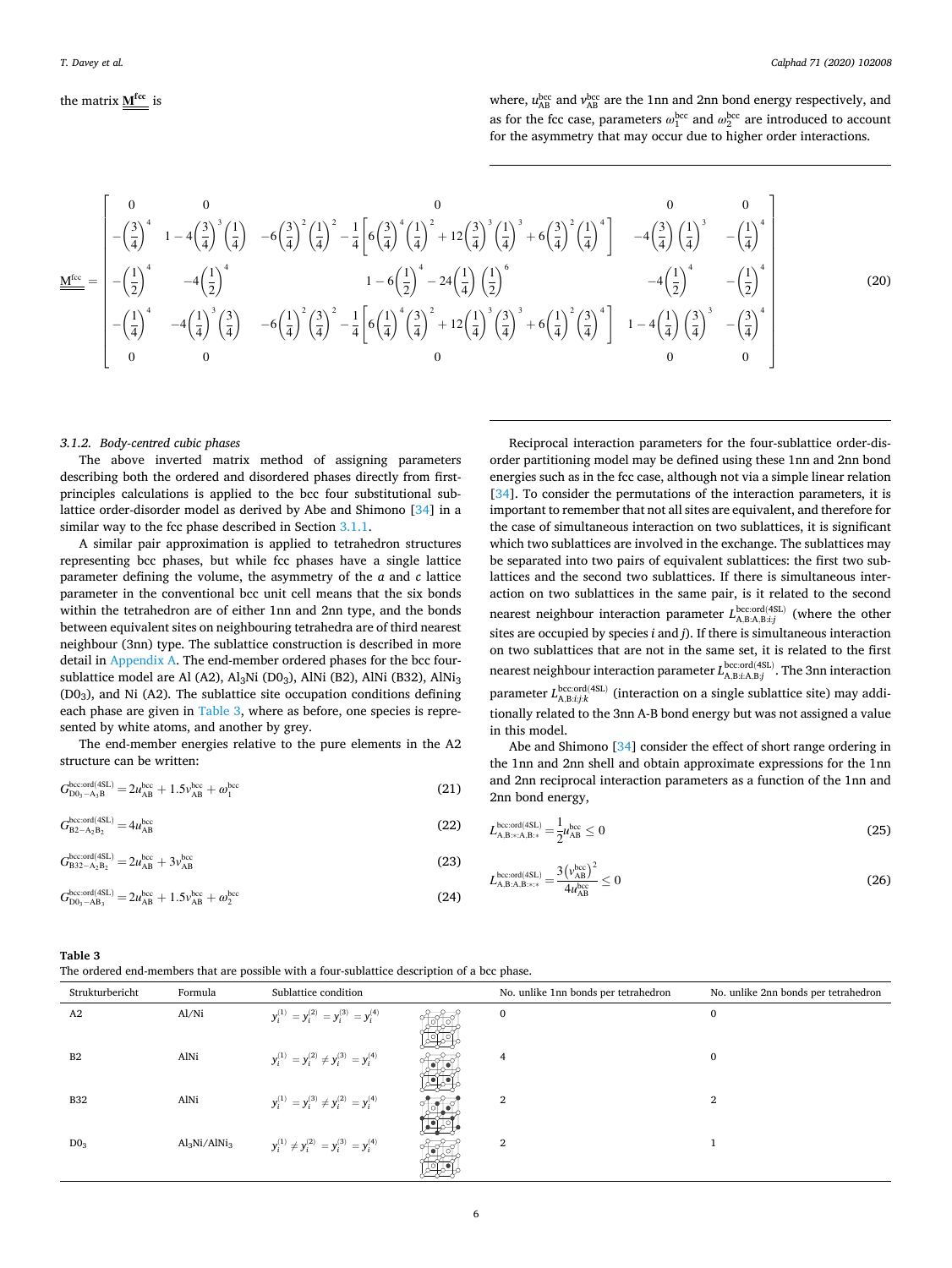#### that may be used.

As the procedure is very similar to the fcc case, the definition of the four sublattice order-disorder model is not repeated here. In the bcc case, as all four sublattices are not equivalent, there are two ordered phases with 50% composition, B2 and B32. Both of these phases are represented within the model. If the total energy of the ordered and disordered phase are known from first-principles or assessment, the parameters for the model may be obtained by inverting matrix **Mbcc**  which relates the four-sublattice model parameters to the ordering energy of each fully ordered phase represented by the sublattice model as

parameters of the ordering energy that are added to the contributions from the disordered phase assume ideality. In the order-disorder partitioning model, the interactions of the phases described by four sublattices have energy and interaction energy contributions from both the disordered part and the ordering energy part. Therefore the total reciprocal interaction energy (which may be considered an approximation to the energy contribution due to short range ordering [\[35\]](#page-15-0)) has a finite value if the disordered phase is non-ideal, even if the ordering energy contribution to the reciprocal interaction parameters is zero. As the disordered phase is described from first-principles calculations in this work, the non-ideal interactions may be described by the contri-

$$
\begin{bmatrix}\nG_{A2-A4}^{\text{bccord}(4SL)} \\
G_{A2-A4}^{\text{bccord}(4SL)} \\
G_{B2-A2B}^{\text{bccord}(4SL)} \\
G_{B2-A2B}^{\text{bccord}(4SL)} \\
G_{B2-A2B}^{\text{bccord}(4SL)} \\
G_{B2-A2B}^{\text{bccord}(4SL)}\n\end{bmatrix} = \left(\underline{\underline{M}}^{\text{bcc}}\right)^{-1} \begin{bmatrix}\nG_{m}^{\text{bcc}}\left(y_{A}^{(s)} := A2; x_{A} = 1\right) \\
G_{m}^{\text{bcc}}\left(y_{A}^{(s)} := D0_{3}; x_{A} = \frac{3}{4}\right) \\
G_{m}^{\text{bcc}}\left(y_{A}^{(s)} := B2; x_{A} = \frac{1}{2}\right) \\
G_{m}^{\text{bccord}(4SL)}\n\end{bmatrix} = \left(\underline{\underline{M}}^{\text{bcc}}\right)^{-1} \begin{bmatrix}\nG_{m}^{\text{bcc}}\left(y_{A}^{(s)} := D0_{3}; x_{A} = \frac{3}{4}\right) \\
G_{m}^{\text{bcc}}\left(y_{A}^{(s)} := B2; x_{A} = \frac{1}{2}\right) \\
G_{m}^{\text{bcc}}\left(y_{A}^{(s)} := B32; x_{A} = \frac{1}{2}\right) \\
G_{m}^{\text{bccord}(4SL)}\n\end{bmatrix} - \left(\frac{\underline{M}}{\underline{M}}^{\text{bcc}}\left(y_{A}^{(s)} := D0_{3}; x_{A} = \frac{1}{4}\right) \\
G_{m}^{\text{bcc}}\left(y_{A}^{(s)} := D0_{3}; x_{A} = \frac{1}{4}\right) \\
G_{m}^{\text{bcc}}\left(y_{A}^{(s)} := A2; x_{A} = 0\right)\n\end{bmatrix} \begin{bmatrix}\nG_{m}^{\text{bcc}}\left(x_{A} = 1\right) \\
G_{m}^{\text{bcc}}\left(x_{A} = \frac{1}{2}\right) \\
G_{m}^{\text{bcc}}\left(x_{A} = \frac{1}{4}\right) \\
G_{m}^{\text{bcc}}\left(x_{A} = 0\right)\n\end{bmatrix} \right)
$$
\n(27)

where the  $G_m^{\text{bcc}}$  represent the calculable molar Gibbs energy of the endmember ordered phases with particular composition and sublattice configuration,  $G_m^{\text{bcc:dis}}$  represent the molar energy of the disordered phase at a particular composition, and  $M^{bcc}$  depends on the foursublattice 1nn and 2nn interaction parameters of the ordering energies.

However, in separating the known ordering and disordered contributions to the Gibbs energy within the four substitutional sublattice order-disorder model, with the approximations for the first and second nearest neighbour interaction energies provided by Abe and Shimono  $[34]$  $[34]$  (equations  $(25)$  and  $(26)$ ), it is not possible to exactly specify both the energy of the ordered phases and disordered phase because the four-sublattice interaction parameters cannot be expressed as linear combinations of the Gibbs energies. The approximation from Abe and Shimono is intended to describe the interaction parameters of the ordered phase when a symmetrical approximation for the disordered phase is used. However, Lindahl et al. [[36](#page-15-0)] found that it was effective to introduce interaction energies in the ordered phases implicitly by use of an asymmetric disordered phase description, where the interaction

butions from the disordered phase at all temperatures. The exact knowledge of this energy, which may not be typically experimentally known, allows use of the inverted matrix approach which approximates the reciprocal interaction parameter contribution from the ordering energy as zero.

The composition dependence of the Gibbs energy of the B2 phase was found to be very similar when described only from the disordered interaction parameters compared to when described using the reciprocal interaction parameters derived by Abe and Shimono [[34\]](#page-15-0) without the exact description of the disordered phase. Both models found that the contribution to the Gibbs energy of the B2 phase from the reciprocal interactions was very small and did not significantly affect the phase diagram topology. The agreement between these two models allows the conclusion that, at least in this case, an approximation of the effects of short range ordering in the ordered phases may be described with the order-disorder partitioning model via the interactions in the disordered phase.

With this assumption that all four-sublattice interaction parameters for the order-disorder partitioning model can be set as zero, the matrix **Mbcc** is given by

$$
\underline{\underline{\mathbf{M}}}_{\text{free}}^{\text{bcc}} = \begin{bmatrix} 0 & 0 & 0 & 0 & 0 & 0 & 0 \\ -\left(\frac{3}{4}\right)^4 & 1 - 4\left(\frac{3}{4}\right)^3 \left(\frac{1}{4}\right) & -2\left(\frac{3}{4}\right)^2 \left(\frac{1}{4}\right)^2 & -4\left(\frac{3}{4}\right)^2 \left(\frac{1}{4}\right)^2 & -4\left(\frac{3}{4}\right) \left(\frac{1}{4}\right)^3 & -\left(\frac{1}{4}\right)^4 \\ -\left(\frac{1}{2}\right)^4 & -4\left(\frac{1}{2}\right)^4 & 1 - 2\left(\frac{1}{2}\right)^4 & -4\left(\frac{1}{2}\right)^4 & -4\left(\frac{1}{2}\right)^4 & -\left(\frac{1}{2}\right)^4 \\ -\left(\frac{1}{2}\right)^4 & -4\left(\frac{1}{2}\right)^4 & -2\left(\frac{1}{2}\right)^4 & 1 - 4\left(\frac{1}{2}\right)^4 & -4\left(\frac{1}{2}\right)^4 & -\left(\frac{1}{2}\right)^4 \\ -\left(\frac{1}{4}\right)^4 & -4\left(\frac{1}{4}\right)^3 \left(\frac{3}{4}\right) & -2\left(\frac{1}{4}\right)^2 \left(\frac{3}{4}\right)^2 & -4\left(\frac{1}{4}\right)^2 \left(\frac{3}{4}\right)^2 & 1 - 4\left(\frac{1}{4}\right) \left(\frac{3}{4}\right)^3 & -\left(\frac{3}{4}\right)^4 \\ 0 & 0 & 0 & 0 & 0 & 0 \end{bmatrix}^{\frac{1}{3}}
$$

(28)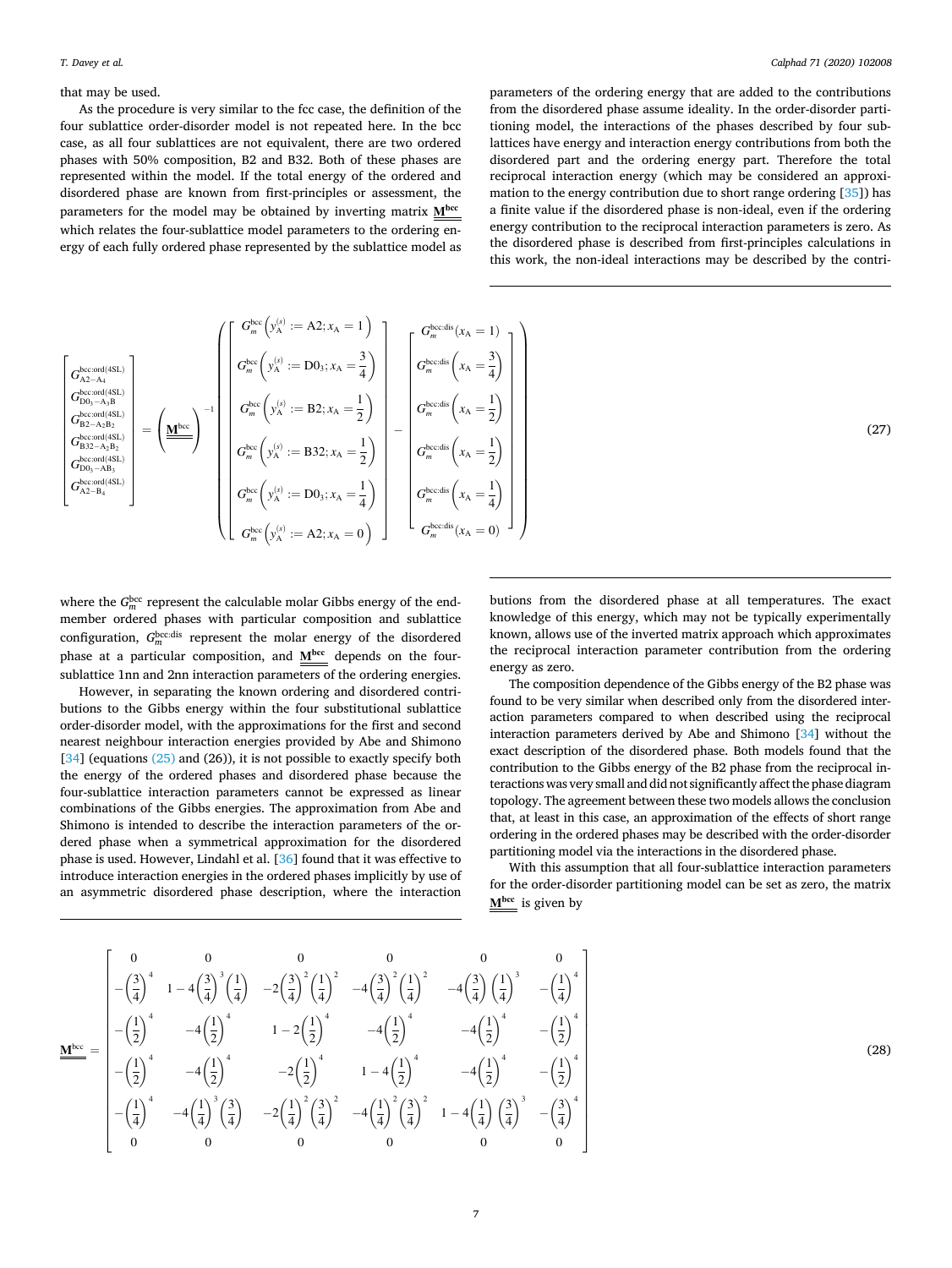# *3.2. Hexagonal (D513) phase*

The hexagonal  $D5_{13}$  phase was modelled with two substitutional sublattices  $(AI,Ni)_{3}(AI,Ni)_{2}$  based on the Wagner-Schottky defect model [[37\]](#page-15-0), where the Gibbs energy may be expressed as a function of the fractional site occupancy of species *i* on sublattice *s*,

$$
G_m^{\text{DS}_{13}}(y_i^{(s)}) = \sum_{i} \sum_{j} y_i^{(1)} y_j^{(2)} \cdot G_{ij}^{\text{DS}_{13}} + \frac{1}{2} RT \sum_{s} \sum_{i} y_i^{(s)} \ln (y_i^{(s)}) + \sum_{i} \sum_{j>l} \sum_{k} y_i^{(s)} y_j^{(s)} y_k^{(l)} L_{i,jk}^{\text{DS}_{13}} + \sum_{i} \sum_{j>l} \sum_{k \geq i} \sum_{l > k} y_i^{(s)} y_j^{(s)} y_k^{(l)} y_l^{(l)} L_{i,jk,l}^{\text{DS}_{13}} \tag{29}
$$

where the sum of the site fractions of each sublattice sum to unity and the site fraction on each sublattice is related to the overall composition  $x_i$  by

$$
x_i = \frac{1}{2} \sum_s y_i^{(s)} \tag{30}
$$

In the model used in this work, the reciprocal interaction parameter,  $L_{i,j;k,l}^{\text{DS}_{13}}$  is neglected, and the interaction parameters  $L_{i,j;k}^{\text{DS}_{13}}$  are expanded with a Redlich-Kister polynomial

$$
L_{i,j;k}^{\text{DS}_{13}} = \sum_{\nu} (y_i - y_j)^{\nu} \cdot \nu L_{i,j;k}^{\text{DS}_{13}} \tag{31}
$$

where ν indicates the order of the Redlich-Kister polynomial and  $^{\nu}L_{i,j;k}^{\text{D5}_{13}}$  is a polynomial in temperature.

The  $D5_{13}$  structure was considered within a BWG framework to introduce a 1nn interaction parameter obtained from the 1nn bond energy. The end-members of this sublattice model are Al,  $Al_3Ni_2$ ,  $Al_2Ni_3$ , and Ni, all in the  $D5_{13}$  structure. The  $A_3B_2$  and  $A_2B_3$  compounds have five unlike 1nn A-B bonds per five atom unit cell.

The calculated energy of the  $A_3B_2$  compound was used to determine the energy of each A-B bond  $u_{AB}^{\text{D5}_{13}}$  in the Al-rich case, and the energy of the  $A_2B_3$  compound was used to determine the energy of the A-B bond  $v_{AB}^{\text{D5}_{13}}$  in the Ni-rich case.

$$
{}^{*}G_{A_{3}B_{2}}^{D5_{13}} - \frac{3}{5} {}^{*}G_{A_{3}A_{2}}^{D5_{13}} - \frac{2}{5} {}^{*}G_{B_{3}B_{2}}^{D5_{13}} = 5u_{AB}^{D5_{13}}
$$
(32)

$$
{}^{*}G_{\mathcal{A}_{2}B_{3}}^{\mathcal{D}_{513}} - \frac{2}{5} {}^{*}G_{\mathcal{A}_{3}A_{2}}^{\mathcal{D}_{513}} - \frac{3}{5} {}^{*}G_{\mathcal{B}_{3}B_{2}}^{\mathcal{D}_{513}} = 5\nu_{AB}^{\mathcal{D}_{513}}
$$
(33)

The 1nn interaction energies affecting each compound were therefore introduced for the Al-rich and Ni-rich cases as being directly equivalent to the 1nn bond energies as

$$
L_{\rm A:A,B}^{\rm D5_{13}} = L_{\rm A,B:B}^{\rm D5_{13}} = u_{\rm AB}^{\rm D5_{13}} \tag{34}
$$

$$
L_{\rm B:A,B}^{\rm D5_{13}} = L_{\rm A,B:A}^{\rm D5_{13}} = v_{\rm AB}^{\rm D5_{13}} \tag{35}
$$

#### *3.3. Line compounds*

The  $D0_{11}$ , Al<sub>3</sub>Ni<sub>5</sub>, and Al<sub>4</sub>Ni<sub>3</sub> phases were modelled as stoichiometric line compounds. For these Al*x*Ni*y* compounds, the sublattice model  $(AI)_x(NI)_y$  was employed. The single end-member of the sublattice model, <sup>°</sup>*G*<sup>Al<sub>x</sub>Ni<sub>*y*</sub></sub>(*T*), was calculated for each of the three stoichiometric</sup> compounds and used directly in the thermodynamic database.

#### *3.4. Liquid*

The liquid description was taken from Ansara et al. [[9](#page-14-0)] and Dupin et al. [\[10](#page-15-0)], where a single sublattice substitutional solution model, such as was used for the fcc and bcc disordered solid solution phases, was employed.

$$
G_m^{\text{liquid}}(x_i) = \sum_i x_i \, {}^* G_i^{\text{liquid}} + RT \sum_i x_i \ln(x_i) + \sum_i \sum_{j>i} x_i x_j L_{i,j}^{\text{liquid}}
$$
\n(36)

where the excess energy is expanded with a fourth order Redlich-Kister polynomial

$$
L_{i,j}^{\text{liquid}} = \sum_{\nu=0}^{4} (x_i - x_j)^{\nu} \cdot \nu_{L_{i,j}}^{\text{liquid}}
$$
\n(37)

with

$$
^{\nu}L_{i,j}^{\text{liquid}} = \,^{\nu}A + ^{\nu}BT \tag{38}
$$

where *<sup>ν</sup> A* and *<sup>ν</sup>B* are constant coefficients.

#### **4. First-principles calculations**

#### *4.1. Computational details*

First-principles calculations were performed for solid ordered endmember phases and disordered fcc and bcc solid solution phases. Calculations considering the liquid phase directly were not performed and in the results shown the liquid description from Dupin et al. [[10\]](#page-15-0) is used to provide a point of comparison with the experiment-based phase diagram. The solid-only phase diagram, using only calculated data, is also shown in Section [5](#page-11-0). The crystal structures for the ordered phases were produced from the known prototypes. Special Quasirandom Structures (SQS) [\[38](#page-15-0)] provide a structure that may be considered as an approximation of the disordered state. The disordered fcc and bcc phases were modelled using SQS which can be generated at various compositions by the mcsqs code in the ATAT package [[39\]](#page-15-0). In this work, SQS for fcc and bcc were considered at intermediate composition intervals of 12.5% across the composition range of 0–100 at.%Ni (12.5, 25, 37.5, 50, 62.5, 75, 87.5 at.% Ni). The SQS at 25, 50, and 75 at.% Ni were adopted from Wolverton [[40\]](#page-15-0) and Jiang et al. [\[41](#page-15-0)] in which their supercells contain 16 atoms. The remaining SQS supercells were generated as part of this work, consisting of 64 atoms.

The total Gibbs energy,  $G<sup>total</sup>(T)$ , can be expressed as the summation of the energy of electrons at 0 K and the contributions of the various finite temperature effects,

$$
Gtotal(T) = GGS(0 K) + Gvib(T) + Gel(T)
$$
\n(39)

where  $G^{GS}(0 K)$  is the ground state (GS) energy at 0 K,  $G^{vib}(T)$  is the thermal vibrational contribution, and  $G^{el}(T)$  is the thermal electronic contribution.

To obtain the GS energy of each ordered phase,  $G^{GS}(0K)$ , spinpolarised DFT calculations were performed using the Projector Augmented Wave (PAW) method [[42\]](#page-15-0) as implemented in the Vienna Ab initio Software Package (VASP) [\[43](#page-15-0)–45]. The Generalized Gradient Approximation and the Perdew-Burke-Ernzerhof pseudopotential (GGA-PBE) [\[46](#page-15-0),[47\]](#page-15-0) were used in treating the exchange and correlation energy. An energy cutoff wavefunction was set up at 560 eV and a Monkhorst-Pack mesh [\[48](#page-15-0)] of more than 5000 *k*-points per unit cell was used. All ordered structures were fully relaxed until all force components were smaller than 0.002 eV/Å.

Both the vibrational free energy and thermal electronic energy were calculated using the same procedure as Wang et al. [[49\]](#page-15-0) and Arroyave et al. [[50\]](#page-15-0) for compounds in the Al-Ni system, with the Alloy Theoretic Automated Toolkit (ATAT) package [[51\]](#page-15-0).

To obtain the temperature dependent thermal vibrational Gibbs energy,  $G^{\text{vib}}(T)$ , phonon calculations up to 2000 K were performed within the quasiharmonic approximation using the supercell approximation method. The phonon density of states (DOS) was used to fit the Birch-Murnaghan equation of state (EOS). A minimum of four volumes were generated for each structure, and at each volume, different supercells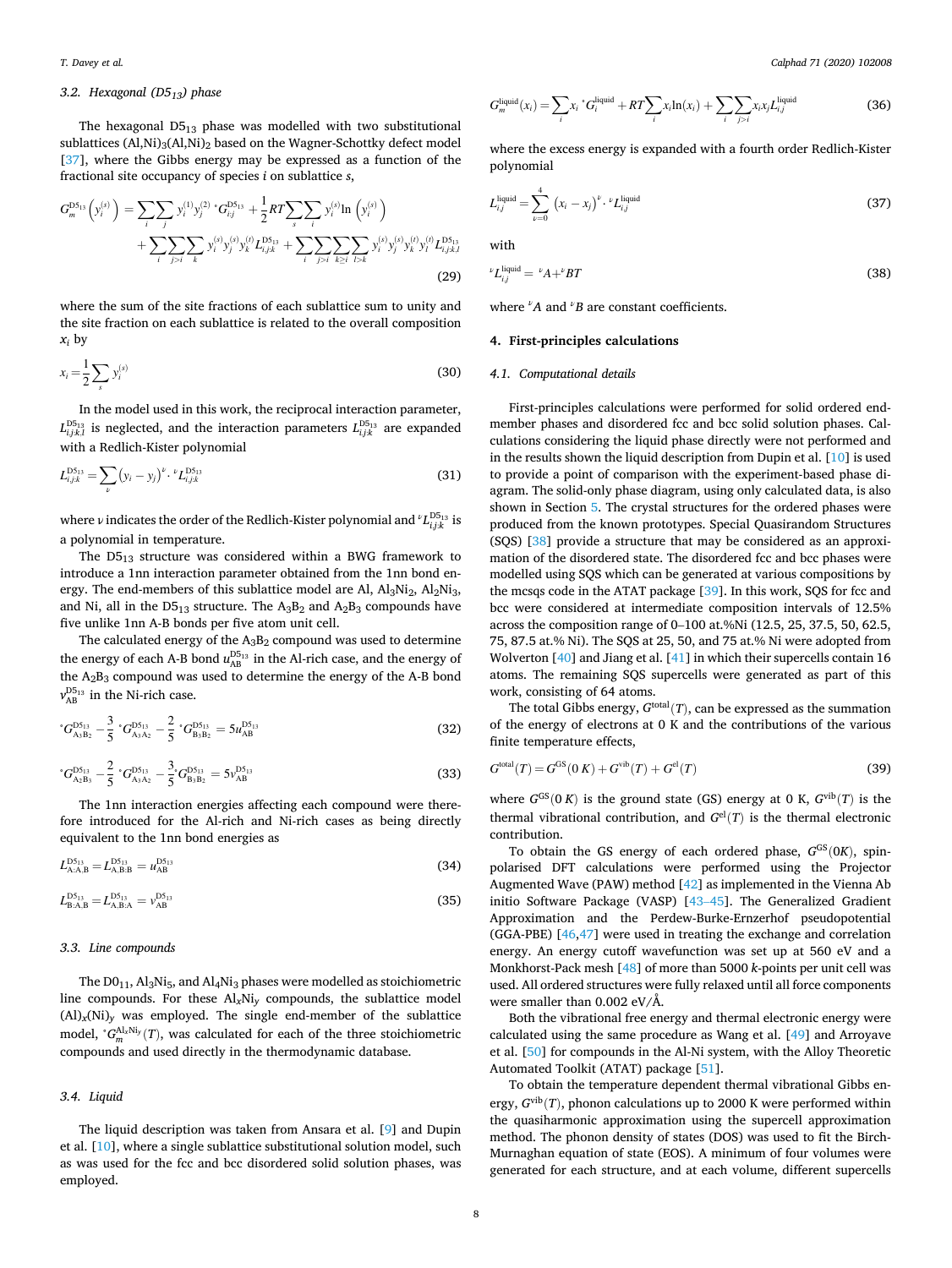<span id="page-8-0"></span>

**Fig. 2.** Calculated Gibbs energies of formation at 0 K, of all ordered phases considered in this work, relative to fcc Al and Ni.

with their corresponding atomic position perturbations were constructed for interatomic force constant calculations. Afterwards, dynamical matrices were built and phonon frequencies and density were obtained by diagonalising the dynamical matrices. The vibrational free energy contributions at each volume,  $F<sup>vib</sup>(T)$ , were then calculated directly from the phonon frequencies and density of states with

$$
F^{\text{vib}}(T) = k_B T \int_0^\infty \ln \left[ 2 \sinh \left( \frac{h\nu}{2k_B T} \right) \right] g(\nu) d\nu \tag{40}
$$

where *ν* are the frequencies of the allowed modes of oscillations,  $g(\nu)$  is the phonon DOS,  $h$  is the Planck constant and  $k_B$  is the Boltzmann constant [\[50](#page-15-0)].

The thermal electronic free energy, *F*el, is calculated from the configurational entropy between the electrons excited to the states above the Fermi energy,  $\varepsilon_F$ , and the electrons that remain below the Fermi energy. This thermal electronic entropy is calculated from the electronic DOS,  $n(\varepsilon, V)$ , which is a function of energy  $\varepsilon$  and volume *V*, and the Fermi distribution function, *f*, with

$$
Sel(V, T) = -k_B N \int n(\varepsilon, V) [f \ln f + (1 - f) \ln (1 - f)] d\varepsilon
$$
 (41)



**Fig. 3.** Calculated Gibbs energies of formation of all ordered phases considered in this work, between 0 K and 2000 K, relative to fcc Al and Ni at each temperature.

Since

$$
E^{\text{el}}(V,T) = \int n(\varepsilon, V) f \epsilon \, \mathrm{d}\varepsilon - \int^{\varepsilon_F} n(\varepsilon, V) \varepsilon \, \mathrm{d}\varepsilon \tag{42}
$$

the thermal electronic free energy can be obtained using

$$
F^{\rm el} = E^{\rm el} - T S^{\rm el} \tag{43}
$$

The Helmholtz free energy  $F(V, T)$  is obtained by combining each of the above contributions with

$$
F(V,T) = E^{0 K}(V) + F^{\text{vib}}(V,T) + F^{\text{el}}(V,T)
$$
\n(44)

The energies are considered at various volumes, and the total free energy can therefore be minimised with respect to volume at each temperature to obtain the equilibrium volume at each temperature,  $V^*(T)$ . Therefore the temperature dependent Helmholtz free energy becomes

$$
F(T) = E(V^*(T)) + F^{\text{vib}}(V^*(T), T) + F^{\text{el}}(V^*(T), T)
$$
\n(45)

At atmospheric pressure, the *PV* term in the Gibbs energy can be neglected, and the Helmholtz free energy is used as  $G^{\text{total}}(T)$  in the phase diagram calculations.

For the disordered phases, the Debye-Grüneisen model was used to obtain the temperature dependence of the thermal vibrational Gibbs energy contribution due to the prohibitive computational cost of performing phonon calculations for such low symmetry structures. The Debye-Grüneisen model has been widely used to obtain the finite temperature contribution to the Gibbs energy for SQS compounds such as by Lieser et al. [\[52](#page-15-0)] and Liu et al. [\[53](#page-15-0)], and has been shown to reproduce the experimental data well for the Al-Ni system [\[54](#page-15-0)]. According to Moruzzi et al. [[55\]](#page-15-0), the conventional Debye-Grüneisen model contains a system-specific scaling parameter (with the value of 0.617 obtained for several non-magnetic metals) based on an assumption of the relationship between the sound velocity and the bulk modulus. Nowadays, it is possible to determine the value of this parameter for specific system using the Debye temperature calculated from the 0 K phonon spectrum, as in the work of Shang et al. [\[54](#page-15-0)]. In this work, a value of 0.67 was calculated for this parameter for the Al-Ni system.

# *4.2. Ordered phases*

The ground state Gibbs energies of formation of all ordered phases with reference to fcc Al and fcc Ni are shown in Fig. 2.

A consequence of using the Compound Energy Formalism (CEF) sublattice description is that all end-members must be carefully assigned temperature dependent polynomial Gibbs energies, even if they are metastable. In conventional CALPHAD descriptions, such metastable compound energies are designated approximate values by extrapolation or estimation [[56](#page-15-0)], and any deviation of the real case from the resulting ideal solution of phases is swept into the excess energy term, where parameters (that do not directly correspond to any physical properties) are optimised considering the experimental information to give a adequate description. First-principles calculations of metastable end-members often contradict the widely used estimates for elemental stabilities [[57,58\]](#page-15-0), and there are significant challenges faced in calculating the temperature dependence of such energies in the case of a phase being dynamically unstable [\[59](#page-15-0)].

Most of the required end-members for this system were both dynamically and thermodynamically stable, but some lacked either dynamic and/or thermodynamic stability. Thermodynamic instability is not a problem when performing first-principles calculations, as it only indicates stability relative to a chosen stable elemental state. However, phonon calculations for dynamically unstable phases result in imaginary phonon frequencies that prevent the calculation of any temperaturedependent properties. For some of the metastable end-member compounds required for this system, there was a temperature range where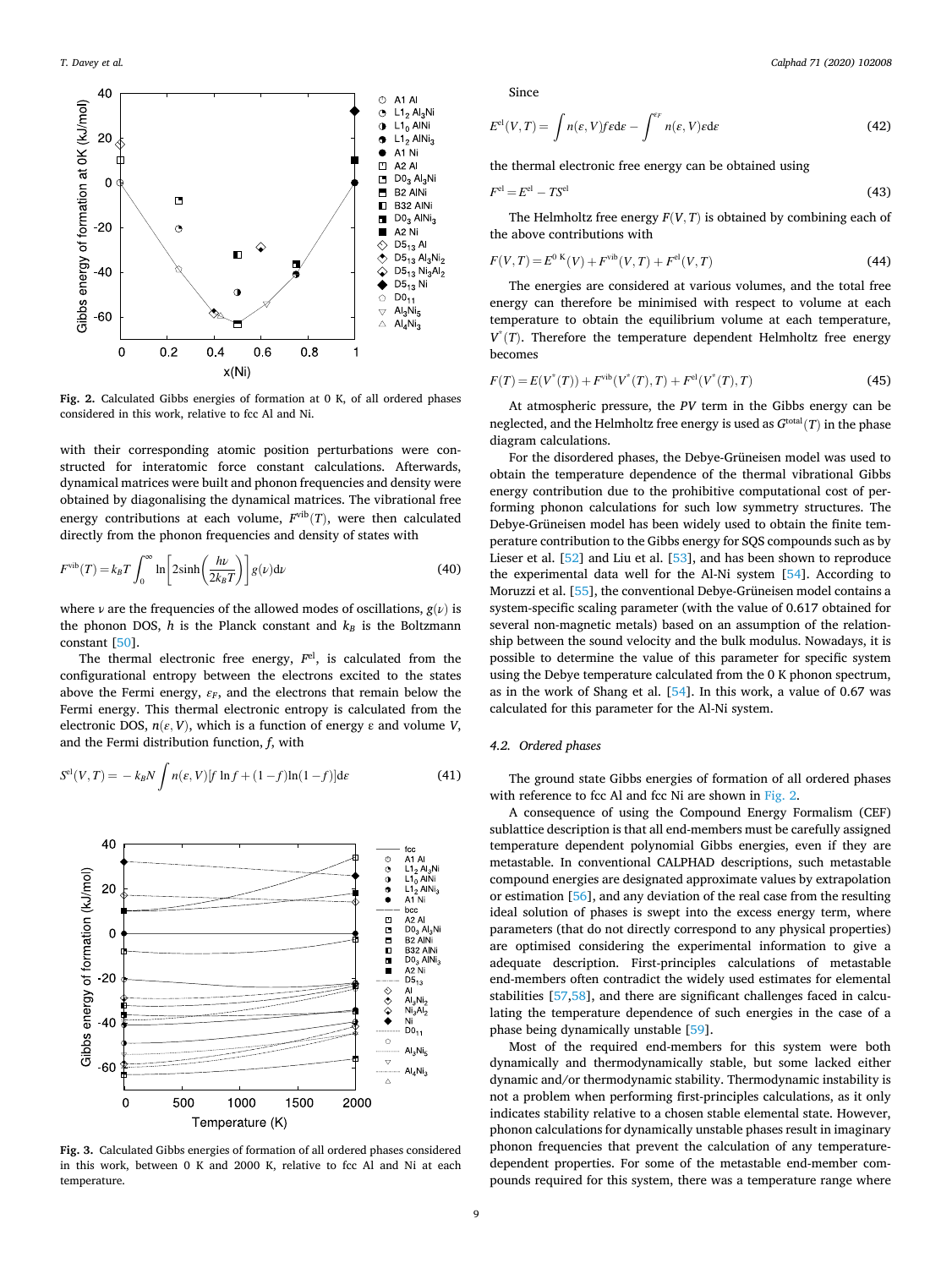#### <span id="page-9-0"></span>they were unstable.

The dynamically unstable end-members  $D0<sub>3</sub>$ -Al<sub>3</sub>Ni and B32-AlNi (bcc phases), and pure Al and Ni in the  $D5<sub>13</sub>$  structure had a very small DOS contribution from imaginary phonon frequencies. There are techniques that can sometimes be used to eliminate imaginary phonon frequencies [\[59](#page-15-0)], but they were not applied in this case. Since the contribution to the DOS from the imaginary frequencies was small, the imaginary modes in the phonon DOS were ignored for the dynamically unstable phases mentioned above as has been done by Mantina et al. [[60,61](#page-15-0)].

The Gibbs energies for all the ordered phases, obtained by phonon calculations, are shown in [Fig. 3](#page-8-0).

To be used in a thermodynamic database, the calculated data for each end-member must usually be fit to a function of temperature. The polynomial form of the temperature dependence of the Gibbs energy has long been a topic of heated discussion in the CALPHAD community, particularly with regards to fitting from 0 K to high temperature [\[62](#page-15-0)]. Direct least-squares fitting of conventional *G*(*T*) functions (such as the kind recommended by Dinsdale [\[63](#page-15-0)]) cannot well reproduce calculated Gibbs energy data without manual optimisation and compromise even in a limited temperature range (such as 298 K to the melting point of the pure elements). Other Gibbs energy models exist that allow modelling of the whole temperature range (such as Chen and Sundman [[64\]](#page-15-0), and Roslyakova et al. [[65\]](#page-15-0)), but as segmented models, they have the disadvantage that it is challenging to avoid discontinuities, as well as requiring some degree of manual optimisation rather than direct fitting.

This work is a theoretical exploration of the ability to calculate a phase diagram from first-principles Gibbs energy data. With this in mind, a very simple quadratic  $G(T)$  model (constant  $C_p$ ) was chosen in this work as it can reproduce the calculated data well across the full temperature range (0–2000 K). While such a database will not correctly reproduce thermodynamic functions dependent on the derivatives of the Gibbs energy (such as entropy and heat capacity), the phase boundaries are appropriately determined. A high quality fit of the calculated Gibbs energy data to a recommended model (such as Chen and Sundman [\[64](#page-15-0)]) could theoretically reproduce both the calculated phase diagram obtained in this work, as well as the thermodynamic functions that may be obtained by taking careful numerical derivatives of the calculated data. However, as this work aims only to reproduce the phase diagram with



**Fig. 4.** Gibbs energy of the disordered fcc phase as a function of composition, shown at 500 K temperature intervals between 0 K and 1500 K. The Gibbs energy is given with reference to the fcc (A1) end-members at that temperature. The points show the data calculated from first-principles and the lines show the fitted Gibbs energy. The interaction parameters were determined directly from the excess energy at  $x_{\text{Ni}} = 0.625$ , 0.75, and 0.875 with no further optimisation. During the fitting procedure, priority was given to reproducing the calculated data on the Ni-rich side as that is the range of stability of the disordered fcc phase.

the minimum manual optimisation of parameters, the simplified Gibbs energy model applied here was deemed sufficient.

All of the end-member Gibbs energies were fitted directly to a second order polynomial function between 0 K and 2000 K using a least-squares method and directly imported into the thermodynamic database (tdb) file used to perform the phase diagram calculation. The calculated pure element energies were used in the database in place of the SGTE pure element energies [\[63](#page-15-0)] for consistency and to allow calculation of the phase diagram down to 0 K. However, the SGTE descriptions for Al and Ni were reproduced well by the first-principles calculations, and there are no visible changes to the calculated phase diagram above 298 K when SGTE end member energies are used in place of the calculated pure element energies. Recent development of third generation CAL-PHAD databases, such as used in assessments such as by Dinsdale et al. [[66\]](#page-15-0), may allow future use of SGTE pure element descriptions at low temperature. The interaction parameters describing the excess energy of the ordered phases were all obtained directly from the end-member parameters according to the BWG model described above. All parameters for each phase were fitted directly to the calculated first-principles thermodynamic data for that phase without any optimisation considering the phase boundaries or data relating to other phases.

# *4.3. Disordered phases*

The disordered solid solution phases were considered via SQS calculations at several compositions. As SQS naturally have very low symmetry, it becomes highly computationally expensive to perform phonon calculations to determine the vibrational contribution to the Gibbs energy [\[67](#page-15-0)] and therefore calculations of the vibrational contribution to the Gibbs energy for the fcc and bcc SQS were performed using the Debye-Grüneisen model. However, the Debye-Grüneisen model is known to have a lower accuracy than phonon calculations [[54\]](#page-15-0), and cannot be used with full confidence at very high temperatures in some systems. Referring to the comparison of Debye-Grüneisen model calculations and phonon calculations for the stable ordered phases, A1-Ni and  $L1<sub>2</sub>$ -AlNi<sub>3</sub> from Shang et al. [\[54](#page-15-0)], phonon calculations in the quasiharmonic approximation were performed for fcc SQS at 25%, 50%, and 75% Ni for comparison and validation, and based on these calculations data below 1500 K were used in fitting the Gibbs energies used in the database.

It is not desirable to use data obtained partially from phonon calculations and partly from the Debye-Grüneisen model as data calculated



**Fig. 5.** Gibbs energy of the disordered bcc phase as a function of composition with reference to fcc Al and Ni, shown at 500 K temperature intervals between 0 K and 1500 K. The points show the data calculated from first-principles and the lines show the fitted Gibbs energy. The interaction parameters were determined directly from the excess energy at  $x_{\text{Ni}} = 0.25$ , 0.5, and 0.75 with no further optimisation.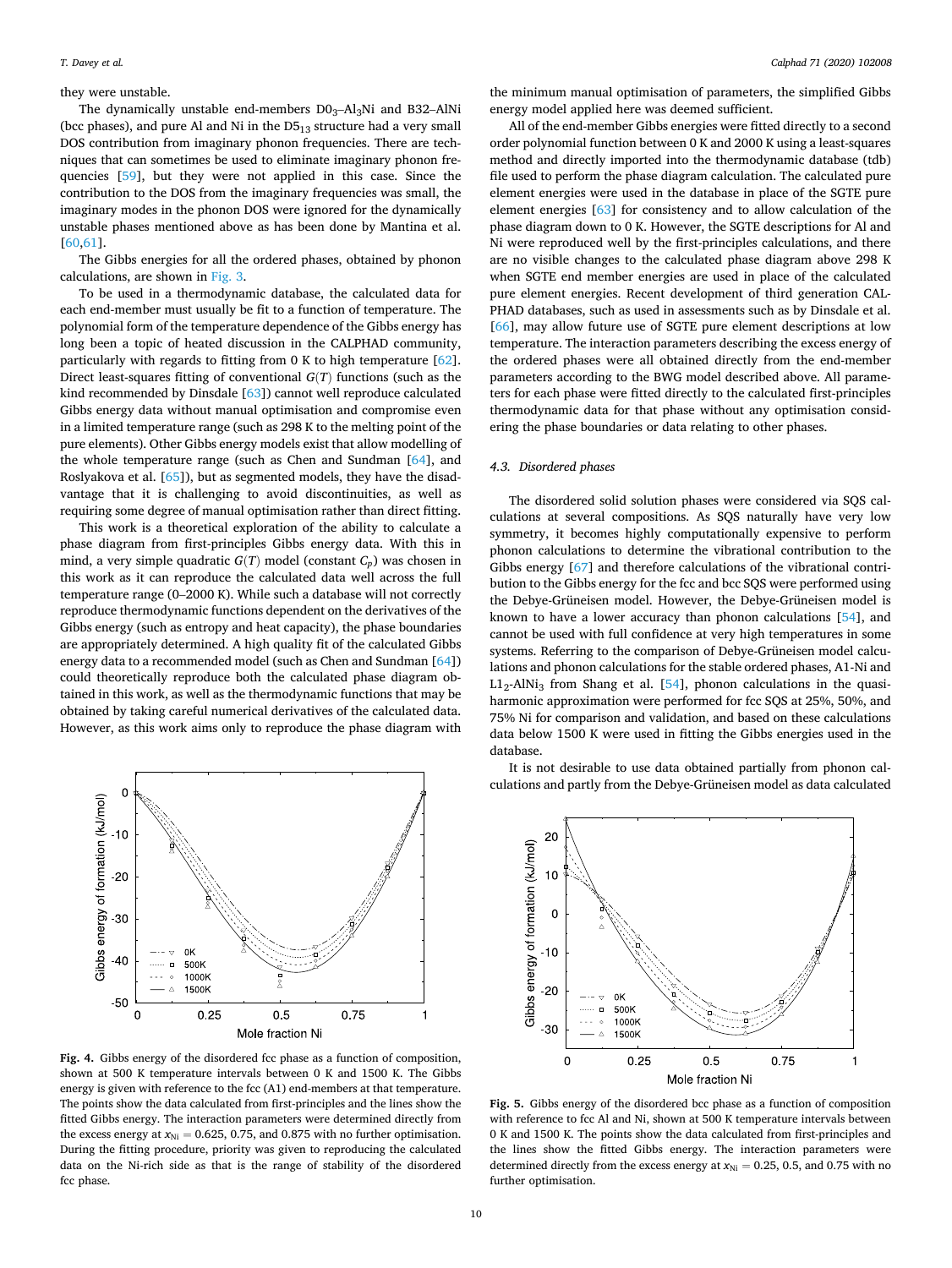<span id="page-10-0"></span>

**Fig. 6.** The CALPHAD phase diagram from Dupin et al. [\[10](#page-15-0)], based on experimental and calculated thermodynamic and phase diagram data.



**Fig. 7.** The phase diagram obtained in this work, where the solid phase descriptions were obtained directly from first-principles calculation of thermodynamic properties, and the liquid description is taken directly from Dupin et al. [\[10](#page-15-0)].

using the same method may incur cancellation of errors while data from different calculation sources may be inherently incompatible. As such only data from the Debye-Grüneisen model describing the mixing of the disordered phases was used in the final tdb, with data from the phonon calculations at some compositions used for comparison.

The calculations of the Gibbs energy at various temperature and composition points were used to fit a Gibbs energy model as shown in equations [\(1\) and \(2\).](#page-2-0) In order to minimise the impact of the offset between energies calculated using phonon calculations and the Debye-Grüneisen model,  $G_m^{\text{dis}}(x_i)$  was initially considered using only data from the Debye-Grüneisen model, where  ${}^{\circ}G_i$  is used directly and  $L_{i,j}^{\text{dis}}$  are fitted. Then, the  $L_{i,j}^{\text{dis}}$  were used in the database in combination with  ${}^{\circ}G_i$  taken directly from the phonon calculations. There was reasonable agreement between the  $L_{i,j}^{\text{dis}}$  parameters obtained using the fcc phonon calculations



**Fig. 8.** Solid phase diagram obtained in this work using only first-principles data as input.

at various compositions and those obtained using the Debye-Grüneisen model at the same compositions.

Unlike the end-member phonon calculations that were fitted with a quadratic Gibbs energy function in temperature, it was found that a first order polynomial better reproduced the data calculated with the Debye-Grüneisen model, which were fitted between 0 K and 1500 K.

Fitting the disordered phase data to the temperature and composition parameterised model may be done in a variety of ways before being included in the database. Exact (direct) fitting of the excess energy of the disordered phase to the interaction parameters may be done but requires a large number of parameters and generally results in overfitting. Generally, such parameters are fitted as a compromise between the thermodynamic data relating to the disordered phase and the known phase boundaries. In this work, the calculated Gibbs energy as a function of temperature and composition was fitted directly to three intermediate compositions with a second order Redlich-Kister polynomial with coefficients given by low-order polynomials in temperature. This direct fitting is in contrast to the usual optimisation method where the phase boundaries are also considered in fitting the parameters of the phase. To correspond with the fitting of three intermediate compositions, the excess energy was considered using a Redlich-Kister polynomial of second order. To avoid overfitting of the data, the number of parameters used to describe the excess energy was kept as low as possible. The fitted disordered description for the fcc and bcc phases are shown compared to calculated data at several temperatures in [Figs. 4 and 5](#page-9-0) respectively.

For the disordered fcc solid solution phase, the interaction parameters were fitted giving priority to the Ni-rich data where the phase is stable. In [Fig. 4](#page-9-0) it can be seen that the calculated data do not exactly fit a smooth continuous curve at each temperature, and the calculated energies at  $x_{\text{Ni}} = 0.5$  appears relatively too stable. These data are the calculated from SQS, and the structure was fully relaxed during the DFT calculation. When using fully relaxed SQS calculations, the symmetry is naturally distorted from the ideal lattice because of size mismatch between atoms along with other factors [[68\]](#page-15-0). This occurs to a different extent in each structure. In the  $x_{\text{Ni}} = 0.5$  case, the energy stabilisation from full relaxation (compared to symmetry preserving volume relaxation) was greater than in other structures. Based on an analysis of the radial distribution function of relaxed and unrelaxed structures, it was found that while the other fcc structures had preserved symmetry during relaxation, the  $x_{\text{Ni}} = 0.5$  has lost its fcc character. Therefore it is concluded that the  $x_{\text{Ni}} = 0.5$  calculation is not a good representation of the fcc solid solution phase, and it is excluded from the fitting procedure.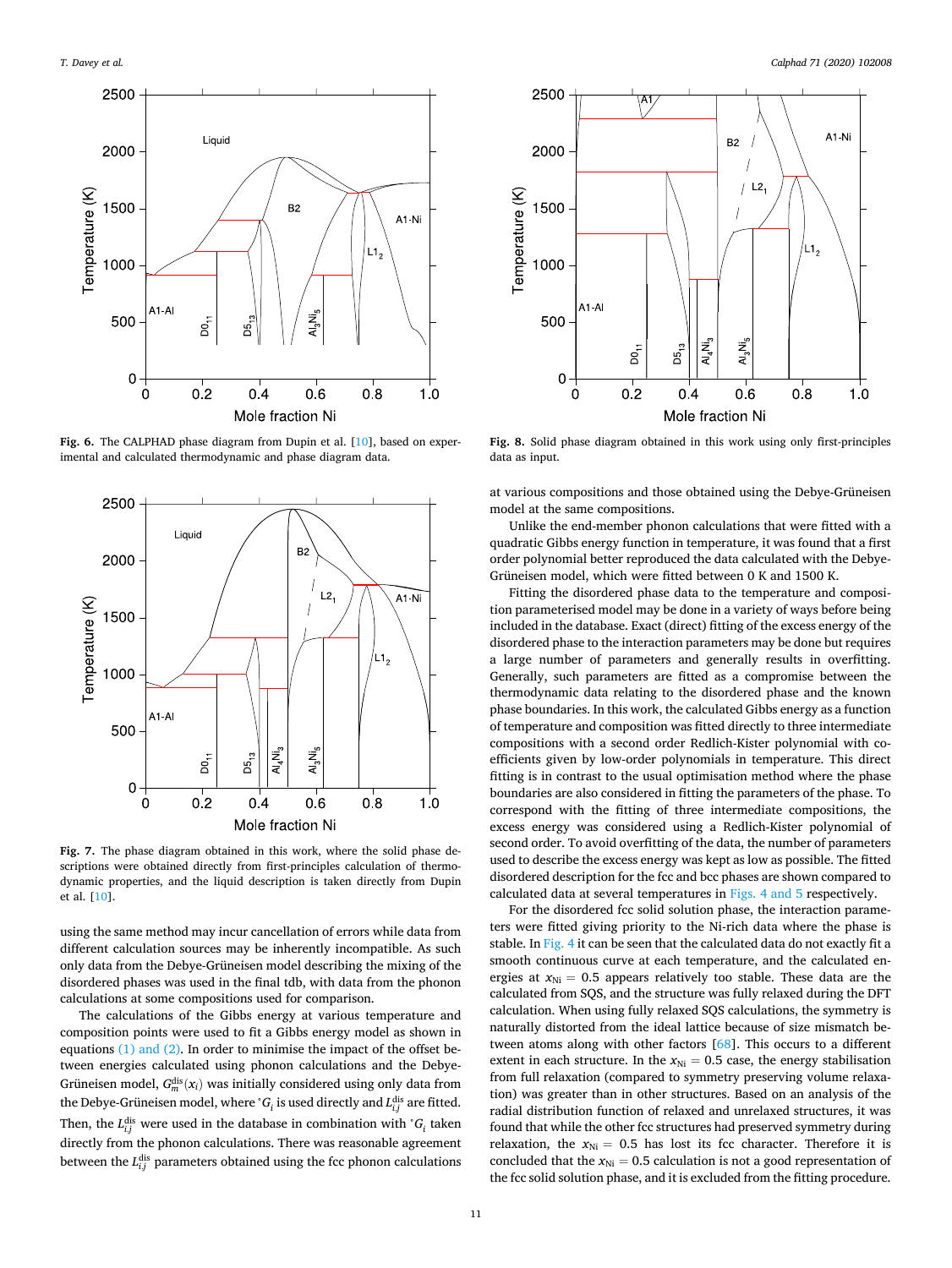<span id="page-11-0"></span>For the disordered bcc solid solution phase, examination of the radial distribution function showed that the bcc symmetry was lost during full relaxation of the SQS. Therefore data was calculated using volume relaxation only, and compositions across the full composition range  $(x_{\text{Ni}} = 0.25, 0.5, 0.75)$  were used in the fitting to the Redlich-Kister polynomial.

The fitting of the disordered phase data has a significant effect on the phase boundaries in the resulting diagram. If, as is conventionally done, the experimental phase diagram data was simultaneously considered alongside the calculated Gibbs energy data, it would surely be possible to reasonably reproduce both the experimental phase boundaries and the calculated Gibbs energies. Optimisation considering experimental knowledge in this way may fit Gibbs energies that also include contributions that are not being considered in this work, such as the effects of short range ordering from higher order clusters beyond the pair approximation. However, in this work, only the calculated thermodynamic data for the phase being optimised in the BWG pair framework was considered.

#### **5. Results and discussion**

The phase diagram from the assessment by Dupin et al. [\[10](#page-15-0)] is shown in [Fig. 6,](#page-10-0) and the phase diagram obtained using only first-principles data to describe the solid phases is shown in [Fig. 7.](#page-10-0) All phase diagrams were calculated using the Thermo-Calc software package [\[69](#page-15-0)]. As no first-principles calculations were performed for the liquid phase, the liquid description from Dupin et al. is borrowed for comparison and used in this phase diagram. The assessed phase diagram from Dupin et al.  $[10]$  $[10]$  can be seen in [Fig. 1](#page-1-0) to reproduce the experimental phase diagram data well. All of the primary features of the experimentally-known phase diagram are reproduced by the phase diagram based on first-principles calculations in [Fig. 7](#page-10-0). The solid-only phase diagram is shown in [Fig. 8](#page-10-0)  with the same temperature scale, however this cannot be compared with the equivalent metastable phase diagram from Dupin et al.'s experimentally based CALPHAD assessment as the high temperature extrapolations of the solid phases in the assessment from Dupin et al. are not well behaved.

The peritectic temperatures of the  $D0_{11}$  and  $D5_{13}$  phases are predicted with good agreement with experimental studies [[11,12](#page-15-0)]. The CALPHAD phase diagram from Ansara et al. [\[9\]](#page-14-0) (and also Dupin et al. [[10\]](#page-15-0)) has invariant reaction temperatures at 1123.6 K and 1410.3 K for the  $D0_{11}$  and  $D5_{13}$  phase respectively. This first-principles phase diagram in this work has the same reactions at 1008.8 K and 1324.7 K. The solubility of the  $D5_{13}$  phase is also predicted with good agreement with the experiment-based phase diagram. The  $Al<sub>3</sub>Ni<sub>5</sub>$  phase is stable to a higher temperature than is experimentally observed and has a different invariant reaction type, but this is attributed to the modelling of the bcc phases with which it is in equilibrium. The fcc phases (A1 and  $L1_2$ ) are present correctly, reproducing most of the topological features. The A1-Ni phase has solubility in agreement with experiment, and no solubility of the A1-Al phase is present. In the CALPHAD assessment from Dupin et al., following experimental investigation, the L1<sub>2</sub>-AlNi<sub>3</sub>  $\gamma$ <sup>'</sup> phase does not melt congruently, but has an  $L1_2+B2 \rightleftharpoons$  liquid eutectic reaction at 1642.2 K and 74.6 at.%Ni and an  $L1_2 \rightleftharpoons$  A1+liquid peritectic reaction at 1643.3 K and 75.6 at.%Ni. Although these invariants are at approximately the correct temperature in the first-principles phase diagram (1783.2 K and 1790.8 K), the exact topology is not correctly predicted. This is attributed to the use of the liquid phase description from Dupin et al. that was optimised considering different solid descriptions. Furthermore, inaccuracies in the bcc and fcc phases may be attributed to the use of interaction parameters with temperature dependence obtained from the Debye-Grüneisen model in place of phonon calculations that have a higher-accuracy at these high temperatures.



**Fig. 9.** Site occupancy of the B2 phase at 1500 K as modelled by Ansara et al. [\[9](#page-14-0)].

#### *5.1. Liquidus*

Comparing the experimentally-based and calculated phase diagrams in [Figs. 6 and 7,](#page-10-0) it can be seen that the congruent melting temperature of the B2 phase relative to the liquid description from Ansara et al. and Dupin et al.  $[9,10]$  $[9,10]$  $[9,10]$  $[9,10]$  is higher than in the experimentally based phase diagram, at 2457 K compared to 1953 K. At first glance, this seems to suggest that the B2 Gibbs energy function derived from first-principles methods does not provide an adequate description. However, in the CALPHAD approach, in the absence of vast quantities of reliable experimental data pertaining to the liquid phase, the excess parameters describing the non-ideal mixing of liquid elements are often fitted considering experimentally known liquidus and solidus phase boundaries. Although neither Ansara et al. nor Dupin et al. give great detail of the process by which they arrived at the optimised parameters, by considering the available experimental information reported it is probable that the determination of the liquid parameters must have been done considering the known phase boundaries. This means that the liquid description is contingent on the solid phase descriptions from Ansara et al. or Dupin et al. to reproduce a physically correct phase diagram, rather than being independently determined. As the phase descriptions calculated from first-principles data in this work are not identical to the descriptions obtained via optimisation of parameters considering experimental data by Ansara et al. or Dupin et al., the same liquid description cannot be expected to produce a phase diagram with the same liquidus and solidus temperatures. While the description calculated in this work can only be used below the solidus, including the liquid phase from the assessed description from Dupin et al. as done in [Fig. 7](#page-10-0) can illustrate how significant the adjustments to the liquid parameters ought to be to obtain a description that reproduces the full condensed phase diagram.

#### *5.2. Stability of L21 phase*

In the phase diagram obtained from only first-principles data, the wide Ni-rich bcc solubility is present, but rather than being an extended B2 region as seen in the experimentally based CALPHAD phase diagram from Dupin et al. [\[10](#page-15-0)], there is a narrower B2 region and a second order phase boundary separating a binary  $L2<sub>1</sub>$  Heusler phase region further away from the ideal B2 stoichiometry (with sublattice condition  $y_i^{(1)} =$  $y_i^{(2)} \neq y_i^{(3)} \neq y_i^{(4)}$ ). This second order phase transition is marked approximately with a dashed line in the phase diagrams in [Figs. 7 and 8](#page-10-0). The bcc solubility is largely determined by the fitting of the disordered bcc phase. In this composition range, B2 and binary  $L2<sub>1</sub>$  are challenging to distinguish experimentally. As such, it is possible that the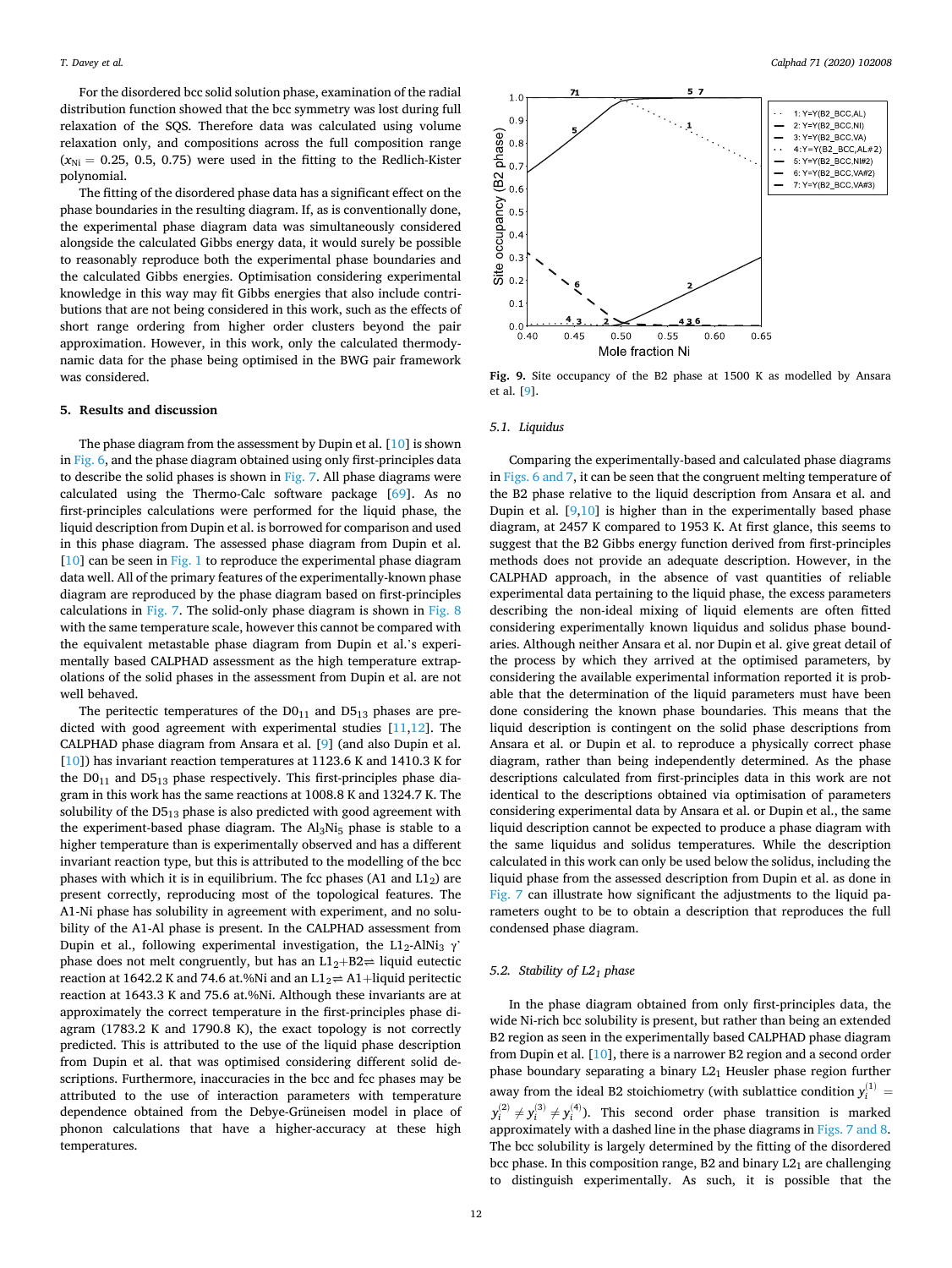<span id="page-12-0"></span>experimentally determined B2 region was mischaracterised. However, the stability of the  $L2_1$  phase could also be an artefact of the fitting procedure, or a result of the use of the Debye-Grüneisen model to obtain the temperature dependence of the Gibbs energy of the disordered phase. At 1500 K, the  $L2_1$  phase is stable compared to the B2 phase by 1.5 kJ/mol at the Ni-rich solubility limit, with decreasing relative stability towards the  $B2/L2<sub>1</sub>$  phase boundary. This energy difference is within the uncertainty of the calculated data at this temperature, so conclusions cannot be drawn regarding the ordering behaviour, but the similarity of the energies of these two phases means that they can describe a representative phase diagram topology of an ordered bcc phase.

## *5.3. Al-rich B2 solubility*

While the phase diagram produced in this work reproduces the general experimentally determined topology of the nickel-rich ordered bcc phases seen in the experimentally-based assessment from Dupin et al. in [Fig. 6](#page-10-0), it can clearly be seen in the calculated first-principles phase diagram in [Fig. 7](#page-10-0) that the B2 single phase region does not reproduce the experimentally seen aluminium-rich solubility of the B2 phase. In the phase diagram calculated in this work, where the description of the bcc phases comes only from first-principles calculations of ordered phases, there is very limited solubility on the Al-rich side.

As has been experimentally seen in the Al-Ni system [[70](#page-16-0)] and has been modelled by Ansara et al. [[9](#page-14-0)] (and then used by Dupin et al. [\[10](#page-15-0)]), the solubility of the B2 phase is facilitated by a different mechanism in the Al-rich and Ni-rich regions. In the work by Ansara et al., a three sublattice model  $(Al, Ni, Va)_{\frac{1}{2}}(Al, Ni, Va)_{\frac{1}{2}}(Va)_3$  was used to model the B2 phase. The site occupancy for each constituent on each sublattice in the B2 phase at 1500 K, as modelled by Ansara et al., is shown in [Fig. 9](#page-11-0). In the Al-rich region, the solubility is primarily facilitated by vacancies on the second sublattice with almost no Al occupancy on that sublattice, while in the Ni-rich region, it is primarily facilitated by Al and Ni substitution on the first sublattice, with almost no vacancies present on either sublattice.

In this work, no vacancies were considered in the order-disorder partition model used for the bcc phases. The simplified model used correctly predicts that Al and Ni substitutions on each sublattice



Fig. 10. Calculated enthalpy of formation of solid phases with respect to fcc Al and fcc Ni from this work at various temperatures (lines) compared with experimental measurements (points) [[72](#page-16-0)–76].



**Fig. 11.** Calculated partial molar Gibbs energy of aluminum and nickel with respect to fcc Al and fcc Ni at several temperatures (lines) compared with experimental measurements (points) [[77](#page-16-0)–81].

facilitate the Ni-rich solubility, and that such substitutions do not produce a wide solubility region. However, without including vacancies in the sublattice model, there is no alternative mechanism to produce the desired Al-rich homogeneity range. As such, this solubility range cannot be expected to be reproduced in these calculations, and thus this feature is excluded from the comparison.

#### *5.4. Magnetism*

In the simplified model created in this work, the effects of magnetism were not directly considered with a magnetic term in the Gibbs energy expression. Pure nickel and nickel-rich compounds such as the  $\gamma$ ' phase  $(AINi<sub>3</sub>-L1<sub>2</sub>)$  are known to be magnetic, which is visible in a physical feature on the experiment-based phase diagram in [Fig. 6](#page-10-0) on the boundary between the Ni-rich  $L1_2$  phase and A1-Ni. Without direct consideration of the contribution to the Gibbs energy due to magnetism via specific physical models, such feature is very difficult to reproduce. In the first-principles calculations used in this work, spin polarisation was used for magnetic phases, so that the magnetism of the end-member phases was treated implicitly. However, it can be seen that the variation of the magnetic contribution with composition is not as experimentally observed, and the  $L1<sub>2</sub>$ -A1 boundary in this first-principles only phase diagram in [Fig. 7](#page-10-0) is smooth and continuous.

# *5.5. Stability of Al4Ni3*

The ambiguity regarding the Al4Ni<sub>3</sub> phase has lead to its exclusion from some phase diagrams. In the calculated phase diagram in this work, the Al4Ni3 phase appears as a stable phase from the ground state up to 880 K. This is consistent with the experimental investigations regarding this phase [\[7\]](#page-14-0) and the transition temperature of 853 K in the experimental phase diagram from Urrutia et al.  $[8]$  $[8]$  $[8]$ . The Al<sub>4</sub>Ni<sub>3</sub> phase appears in competition with the  $D5_{13}$  phase and the ordered B2 phase. While the Al4Ni3 phase appears on the Al-Ni convex hull at low temperature, as shown in [Fig. 2](#page-8-0), because the substoichiometric extension of the B2 phase due to vacancies is not modelled in this work, this cannot be said to conclusively demonstrate the prediction that the Al<sub>4</sub>Ni<sub>3</sub> phase is stable at higher temperatures. However, considering the experimentally observed solubility of the B2 phase, it would not be expected to fully destabilise any precipitation of the Al<sub>4</sub>Ni<sub>3</sub> phase.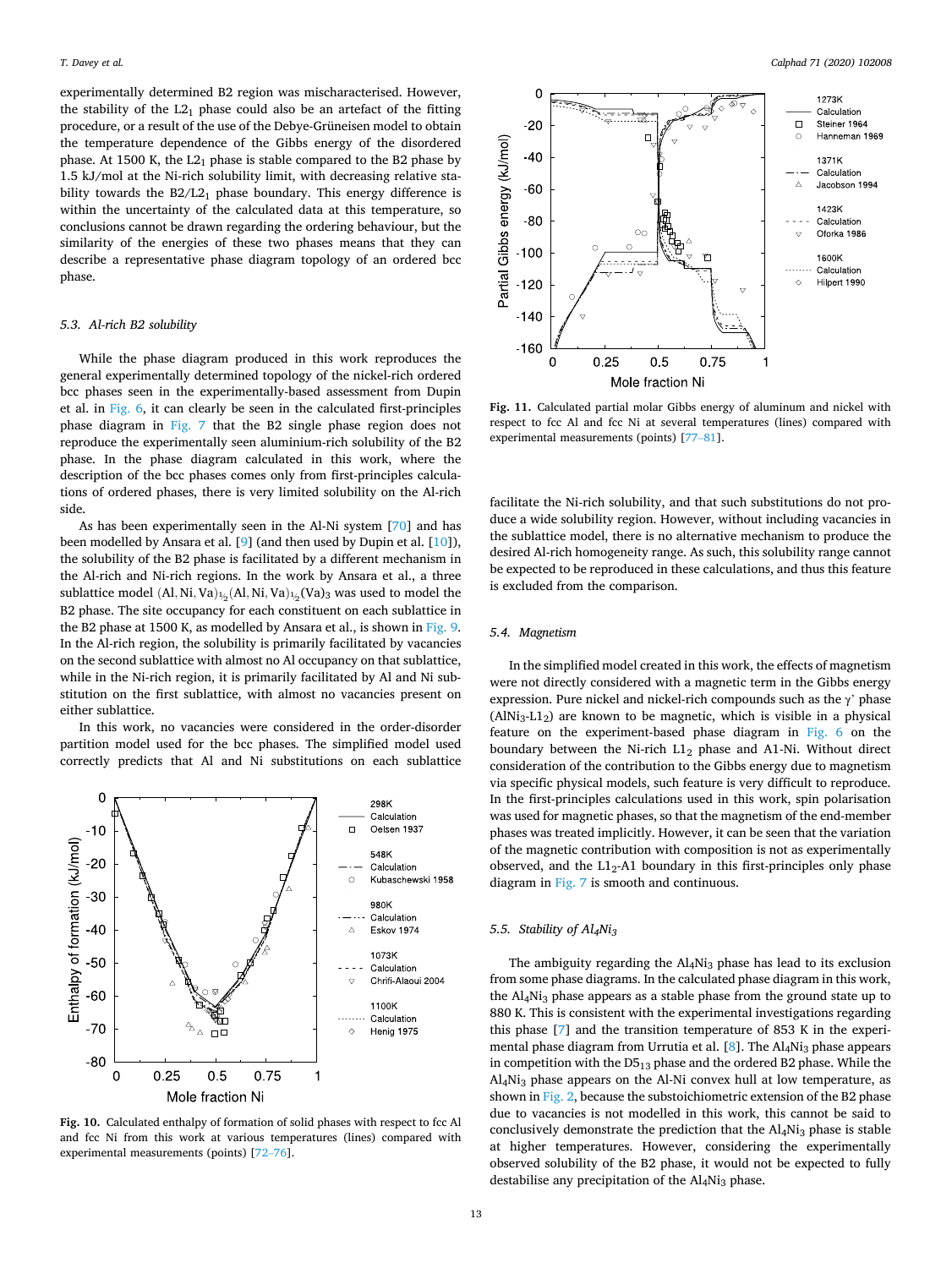# *5.6. Thermodynamic properties*

As well as considering the topology of the phase diagram, a comparison with the experimental thermodynamic data may also be made. [Fig. 10](#page-12-0) shows the calculated heat content from this work at various temperatures compared with experimental measurements. It can be seen that the experimental data is reproduced within the range of scatter. The aluminum-rich side is better reproduced by the calculations in this work than by the assessment from Ansara et al. [\[9\]](#page-14-0). This was similarly seen in an assessment of the Al-Ni phase diagram by Chen et al. [\[71](#page-16-0)] incorporating first-principles insights.

[Fig. 11](#page-12-0) shows the partial Gibbs energy of aluminum and nickel calculated in this work compared with experimental measurements at various temperatures. Within this temperature range, the liquid phase is present at some compositions, so only a rough comparison can be made using the borrowed liquid description that is not optimised considering the solid phases. Despite this, it can be seen that the experimental data is reproduced reasonably within the scatter, with a similar degree of agreement to the assessment from Ansara et al. [[9](#page-14-0)]. The major discrepancies concern the B2 phase, where the aluminum-rich side was not modelled in this work.

# **6. Conclusions**

In recent years, the use of first-principles calculations in CALPHAD assessments has become standard practice, but complex features and disordered phases have generally meant that first-principles calculations alone have not been able to fully substitute all experimental data when used in the conventional way. This work attempts to harness various sublattice modelling and cluster approximation techniques to fully parameterise a thermodynamic description of the solid phases in the aluminium-nickel system directly from first-principles calculations of the Gibbs energy.

DFT and phonon calculations were performed for ordered phases, and SQS were used alongside the Debye-Grüneisen model to consider the disordered phases. Four substitutional sublattice order-disorder partitioning models were used together with the Bragg-Williams-Gorsky model to include an energy contribution that mimics the effect of short range ordering. The Gibbs energy functions were obtained entirely through direct fitting to the calculated first-principles single phase data, without considering any experimental thermodynamic or phase diagram information. The liquid phase was not modelled in this work, and so the liquid description was borrowed from the widely-used assessment from Dupin et al. [[10\]](#page-15-0). The resulting phase diagram predicts all major features such as the stable phases and ranges of solubility of the experimentally known phase diagram.

As the liquid description was optimised considering a different set of solid phase Gibbs energy functions by Dupin et al., the liquidus is not fully reproduced, however, its topological similarity indicates good agreement between the previously assessed Gibbs energies and the ones

#### **Appendix A**

#### *Four-sublattice construction for the fcc phases*

calculated in this work. Unlike the assessment from Dupin et al., the first-principles phase diagram predicts the stability of an  $\text{Al}_4\text{Ni}_3$  phase that has been intermittently experimentally observed but generally not considered as one of the stable phases in this system. The first-principles phase diagram also predicts that the wide Ni-rich solubility of the ordered bcc phase has a second order phase transition from B2 to  $L2<sub>1</sub>$  far from the B2 stoichiometry, which may give some insight into the bcc ordering. Vacancies were not considered as a constituent in the bcc phases therefore no Al-rich solubility is present. No specific magnetic features were considered in this work.

Using the aluminium-nickel system as a prototype, this work demonstrates that it is possible to obtain a CALPHAD phase diagram for a solid system at a practical application level using only first-principles calculations as input, that may be used both to consider unknown systems and for materials informatics explorations. Such a diagram could be used alongside preliminary experimental investigations to guide future experiments, potentially saving significant time and expense.

# **Funding**

This work was supported in part by Ministry of Education, Culture, Sports, Science and Technology (MEXT) of Japan as a social and scientific priority issue (Creation of new functional devices and highperformance materials to support next-generation industries; CDMSI) to be tackled by using post-K computer.

# **Data availability**

The raw data required to reproduce these findings cannot be shared at this time as the data also forms part of an ongoing study. The processed data required to reproduce the original phase diagram calculations is available in the tdb file provided in the supplementary files. The remaining processed data required to reproduce these findings cannot be shared at this time as the data also forms part of an ongoing study.

#### **Declaration of competing interest**

The authors declare that they have no known competing financial interests or personal relationships that could have appeared to influence the work reported in this paper.

#### **Acknowledgements**

The authors acknowledge the Center for Computational Materials Science of the Institute for Materials Research, Tohoku University, for the support of the supercomputing facilities.

The authors would like to thank Nathalie Dupin and Suzana G. Fries for helpful discussion in the early stages of this work. TD would like to thank Bonnie Hagen (previously Lindahl) for her tireless assistance with the bcc order-disorder model.

As described by Kusoffsky et al., each of the four sublattices is a cubic sublattice of the fcc cell, which form four corners of a tetrahedron in the unit cell. This is shown in Fig. 12. By the crystallographic symmetry of the fcc lattice, each site on the tetrahedron must be equivalent, and the bond length between each atom in the tetrahedron must be equal and of first nearest neighbour (1nn) type. The next nearest neighbour (2nn) for each atom is its equivalent site on the next tetrahedron. In Fig. 12, some of the 1nn bonds are indicated with dashed lines, and some 2nn bonds are shown with solid lines. Each sublattice is equivalent and therefore contains a quarter of the atoms per mole. Therefore, the four-sublattice model used to describe the various ordered fcc-based structures is  $(Al,Ni)_{\frac{1}{4}}(Al,Ni)_{\frac{1}{4}}(Al,Ni)_{\frac{1}{4}}(Al,Ni)_{\frac{1}{4}}.$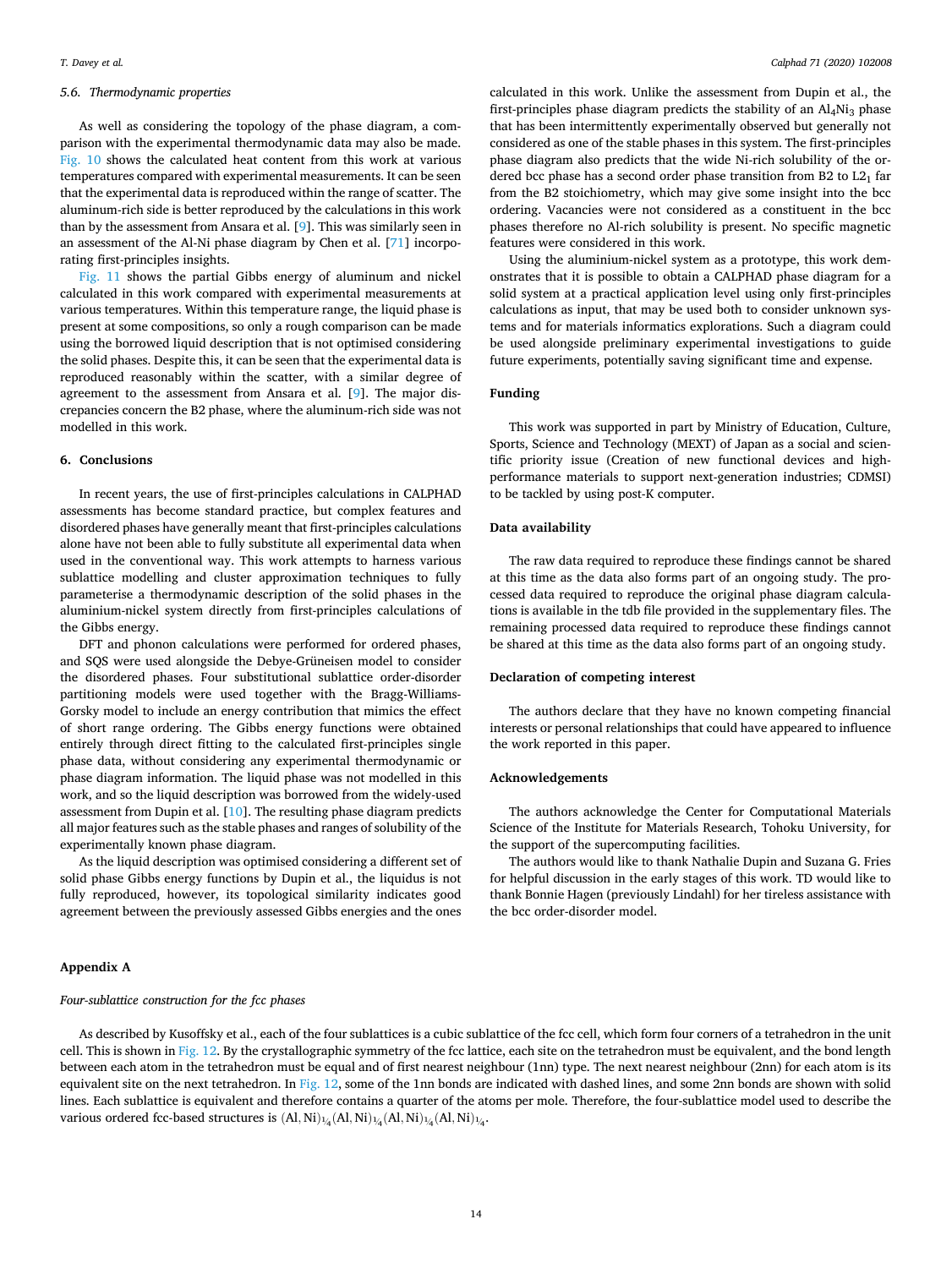

<span id="page-14-0"></span>**Fig. 12.** The fcc crystal structure indicating the sites of the four symmetrically equivalent sublattices. 1nn bonds are shown with dashed lines, and 2nn bonds with solid lines.

The four-sublattice model has the possible sublattice occupation ordered end-members (where each sublattice is singularly occupied) fcc-Al (A1),  $A<sub>3</sub>Ni$  (L1<sub>2</sub>), AlNi (L1<sub>0</sub>), AlNi<sub>3</sub> (L1<sub>2</sub>), and fcc-Ni (A1). The energy of each fully ordered compound with respect to the pure elements in the disordered state is considered in terms of the unlike 1nn bond energy by counting the number of equivalent 1nn bonds in each structure.

#### *Four-sublattice construction for the bcc phases*

A similar tetrahedron construction was used by Abe and Shimono [\[34](#page-15-0)] to represent the bcc phases, but while fcc phases have a single lattice parameter defining the volume, the asymmetry of the *a* and *c* lattice parameter in the conventional bcc unit cell means that the six bonds within the tetrahedron are of either 1nn and 2nn type, and the bonds between equivalent sites on neighbouring tetrahedra are of third nearest neighbour (3nn) type

Fig. 13 Shows an example of the 1nn and 2nn bonds in the bcc unit cell.



**Fig. 13.** The bcc crystal structure, indicating the sites of the four sublattices. The four sublattice sites make a repeating tetrahedron structure. The 1nn bonds in the tetrahedron are marked with dashed lines, and the 2nn bonds are marked with dotted lines. The solid lines mark the cubic cell, and do not correspond to the 3nn bonds.

The crystal structure may be separated into two pairs of equivalent sublattices, each containing a quarter of the atoms. The four sublattice model is therefore (Al*,* Ni)<sup>1</sup> */* <sup>4</sup>(Al*,* Ni)<sup>1</sup> */* <sup>4</sup>(Al*,* Ni)<sup>1</sup> */* <sup>4</sup>(Al*,* Ni)<sup>1</sup> */* <sup>4</sup>. The presence of 1nn and 2nn bonds within the tetrahedron construction arising from the asymmetry of the bcc sublattice results in two different possible ordering configurations in an equiatomic binary compound. The end-member ordered phases for the bcc four-sublattice model are therefore Al (A2), Al $_3$ Ni (D0 $_3$ ), AlNi (B2), AlNi (B32), AlNi $_3$  (D0 $_3$ ), and Ni (A2).

Following Abe and Shimono [[34\]](#page-15-0) and Lindahl et al. [\[36](#page-15-0)], a pair interaction model is constructed to relate the reciprocal interaction parameters to the energies of the end-member compounds within a four substitutional sublattice order-disorder partitioning model. It is again assumed that all ordering energy in the compound relative to the end-members comes from the unlike bonds. From Lindahl et al., the number of bonds may be averaged over the number of tetrahedra that share the bond, so as to avoid double counting any bonds [[36\]](#page-15-0). Each 1nn bond is shared by six tetrahedra, each 2nn bond is shared by four tetrahedra, and each tetrahedron contains four atoms shared between 24 tetrahedra. Therefore the Gibbs energy of each of the end-members *ijkl* for the above model,  $G_{tj:kt,l}^{\text{bccord(4SL)} }$ , can be expressed in terms of the number of 1nn bonds, *x*, and 2nn bonds, *y* as

$$
G_{ijkl}^{\text{bccord(4SL)}} = \frac{\frac{x}{6}u_{AB}^{\text{bcc}} + \frac{y}{4}v_{AB}^{\text{bcc}}}{\frac{4}{24}} = x \cdot u_{AB}^{\text{bcc}} + \frac{3}{2}y \cdot v_{AB}^{\text{bcc}} \tag{46}
$$

where  $u_{AB}^{bcc}$  and  $v_{AB}^{bcc}$  are the 1nn and 2nn bond energy respectively.

# **Appendix B. Supplementary data**

Supplementary data to this article can be found online at<https://doi.org/10.1016/j.calphad.2020.102008>.

# **References**

- [1] R. Nazarov, T. Hickel, J. Neugebauer, Vacancy formation energies in fcc metals: influence of exchange-correlation functionals and correction schemes, Phys. Rev. B 85 (14) (2012) 1–7, [https://doi.org/10.1103/PhysRevB.85.144118.](https://doi.org/10.1103/PhysRevB.85.144118)
- [2] Materials Genome Initiative for Global Competitiveness. [https://www.mgi.gov/,](https://www.mgi.gov/) 2011.
- [3] A.I. Duff, T. Davey, D. Korbmacher, A. Glensk, B. Grabowski, J. Neugebauer, M. W. Finnis, An improved method of calculating ab initio high-temperature thermodynamic properties with application to ZrC, Phys. Rev. B 91 (2015) 214311, [https://doi.org/10.1103/PhysRevB.91.214311.](https://doi.org/10.1103/PhysRevB.91.214311)
- [4] L.F. Zhu, B. Grabowski, J. Neugebauer, Efficient approach to compute melting properties fully from ab initio with application to Cu, Phys. Rev. B 96 (22) (2017), [https://doi.org/10.1103/PhysRevB.96.224202.](https://doi.org/10.1103/PhysRevB.96.224202)
- [5] Z.-K. Liu, First-principles calculations and CALPHAD modeling of thermodynamics, J. Phase Equilibria Diffus. 30 (5) (2009) 517–534, [https://doi.org/10.1007/](https://doi.org/10.1007/s11669-009-9570-6) [s11669-009-9570-6](https://doi.org/10.1007/s11669-009-9570-6).
- [6] M. Palumbo, S.G. Fries, T. Hammerschmidt, T. Abe, J.C. Crivello, A.A.H. Breidi, J. M. Joubert, R. Drautz, First-principles-based phase diagrams and thermodynamic properties of TCP phases in Re-X systems  $(X = Ta, V, W)$ , Comput. Mater. Sci. 81 (2014) 433–445, <https://doi.org/10.1016/j.commatsci.2013.08.051>.
- [7] M. Ellner, S. Kek, B. Predel, Ni3Al4 a phase with ordered vacancies isotypic to Ni3Ga4, J. Less Common Met. 154 (1989) 207–215, [https://doi.org/10.1016/](https://doi.org/10.1016/0022-5088(89)90185-9)  022-5088(89)90185-
- [8] A. Urrutia, S. Tumminello, S.F. Aricó, S. Sommadossi, Characterization of Al Ni intermetallics around 30 – 60 at % Al for TLPB application, Calphad 44 (2014) 108–113, [https://doi.org/10.1016/j.calphad.2013.08.004.](https://doi.org/10.1016/j.calphad.2013.08.004)
- [9] I. Ansara, N. Dupin, H.L. Lukas, B. Sundman, Thermodynamic assessment of the Al-Ni system, J. Alloys Compd. 247 (1997) 20–30, [https://doi.org/10.1016/S0925-](https://doi.org/10.1016/S0925-8388(96)02652-7) [8388\(96\)02652-7.](https://doi.org/10.1016/S0925-8388(96)02652-7)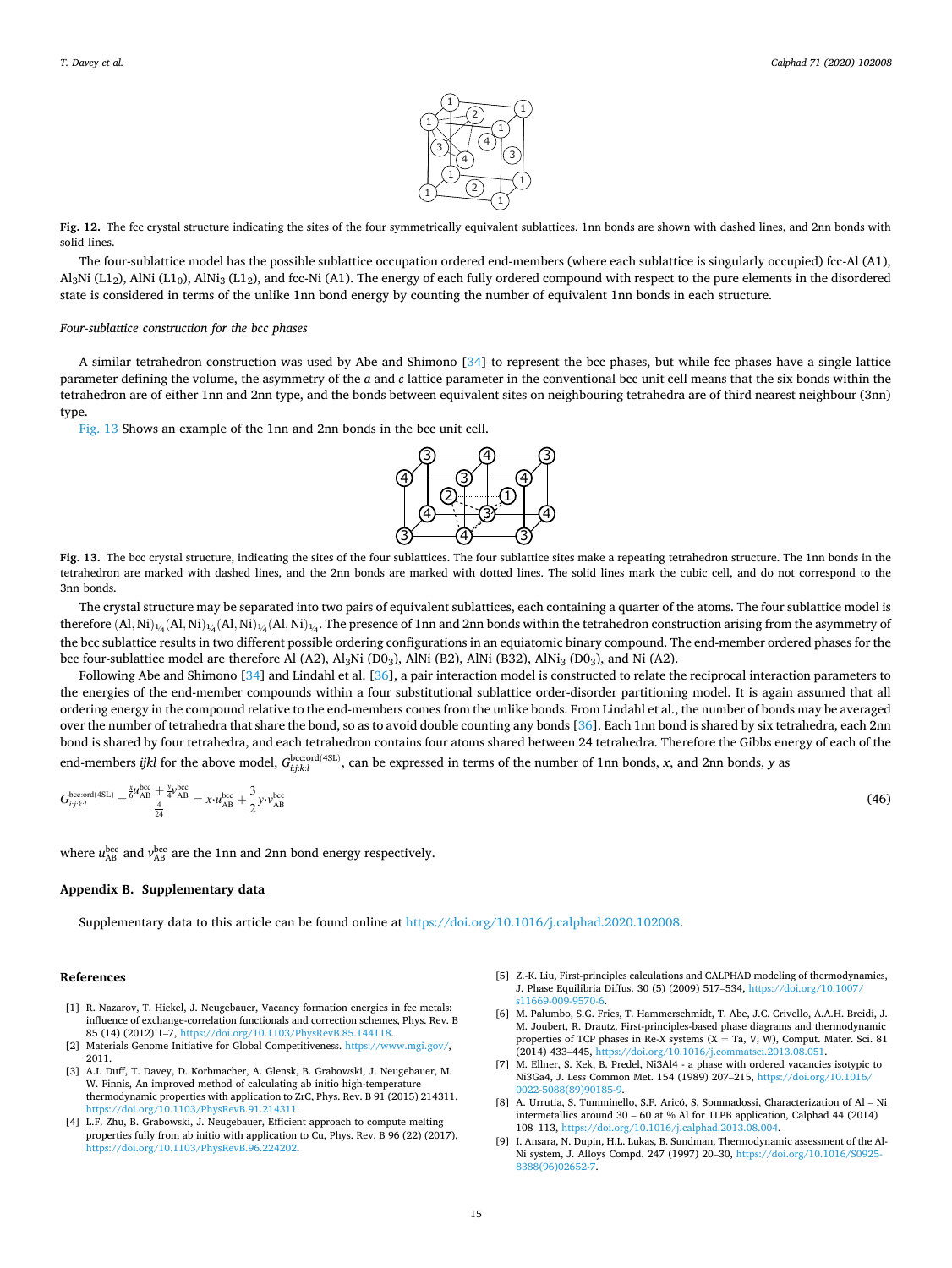- <span id="page-15-0"></span>[10] N. Dupin, I. Ansara, B. Sundman, Thermodynamic re-assessment of the ternary system Al-Cr-Ni, Calphad 25 (2) (2001) 279–298, [https://doi.org/10.1016/S0364-](https://doi.org/10.1016/S0364-5916(01)00049-9)  [5916\(01\)00049-9](https://doi.org/10.1016/S0364-5916(01)00049-9).
- [11] A.G.C. Gwyer, Alloys of aluminum with copper, iron, nickel, cobalt, lead and cadmium, Z. Anorg. Chem. 57 (1908) 113–153, [https://doi.org/10.1002/](https://doi.org/10.1002/zaac.19080570106) [zaac.19080570106.](https://doi.org/10.1002/zaac.19080570106)
- [12] [W.O. Alexander, N.B. Vaughan, Investigation of phase equilibria in Al](http://refhub.elsevier.com/S0364-5916(20)30272-8/sref12)–Ni system, [J. Inst. Met. 61 \(1937\) 247](http://refhub.elsevier.com/S0364-5916(20)30272-8/sref12)–260.
- [13] [J. Schramm, Z. Metallkd. 33 \(1941\) 327](http://refhub.elsevier.com/S0364-5916(20)30272-8/sref13).
- [14] [A. Taylor, R.W. Floyd, The constitution of nickel-rich alloys of the nickel chromium](http://refhub.elsevier.com/S0364-5916(20)30272-8/sref14)  [titanium system, J. Inst. Met. 80 \(11\) \(1952\) 577](http://refhub.elsevier.com/S0364-5916(20)30272-8/sref14).
- [15] A. Taylor, N.J. Doyle, Further studies on the nickel-aluminum system. I. The beta-NiAl and delta-Ni2Al3 phase fields, J. Appl. Crystallogr. 5 (1972) 201, [https://doi.](https://doi.org/10.1107/S0021889872009203)  [org/10.1107/S0021889872009203.](https://doi.org/10.1107/S0021889872009203)
- [16] P. Nash, D.R.F. West, Ni-Al and Ni-Ta phase diagrams, Met. Sci. 17 (2) (1983) 99–100, https://doi.org/10.1179/03063458379
- [17] I.M. Robertson, C.M. Wayman, Ni5AI3 and the nickel-aluminum binary phase diagram, Metallography 17 (1984) 43–55, [https://doi.org/10.1016/0026-0800](https://doi.org/10.1016/0026-0800(84)90004-1) [\(84\)90004-1.](https://doi.org/10.1016/0026-0800(84)90004-1)
- [18] K. Hilpert, D. Kobertz, V. Venugopal, M. Miller, H. Gerads, F.J. Bremer, H. Nickel, Phase diagram studies on the Al-Ni system, Z. Naturforsch. 42a (1987) 1327–1332, [https://doi.org/10.1515/zna-1987-1117.](https://doi.org/10.1515/zna-1987-1117)
- [19] F.J. Bremer, M. Beyss, E. Karthaus, A. Hellwig, T. Schober, J.-M. Welter, H. Wenzl, Experimental analysis of the Ni-Al phase diagram, J. Cryst. Growth 87 (1988) 185–192, [https://doi.org/10.1016/0022-0248\(88\)90163-7.](https://doi.org/10.1016/0022-0248(88)90163-7)
- [20] R. D. Noebe, Unpublished results (1991).
- [21] R.D. Noebe, R.R. Bowman, M.V. Nathal, Physical and mechanical properties of the B2 compound NiAI, Int. Mater. Rev. 38 (4) (1993) 193, [https://doi.org/10.1179/](https://doi.org/10.1179/imr.1993.38.4.193)  [imr.1993.38.4.193](https://doi.org/10.1179/imr.1993.38.4.193).
- [22] J.D. Verhoeven, J.H. Lee, F.C. Laabs, L.L. Jones, The phase equilibria of Ni3Al evaluated by directional solidification and diffusion couple experiments, J. Phase Equil. 12 (1) (1991) 15–23,<https://doi.org/10.1007/BF02663666>.
- [23] A.L. Udovskii, V.G. Moldavskii, V.Z. Turkevich, Revision of phase diagram of [nickel-aluminium system, Dokl. Phys. Chem. 317 \(1\) \(1991\) 234](http://refhub.elsevier.com/S0364-5916(20)30272-8/sref23)–237.
- [24] [A.L. Udovskii, I.V. Oldakovskii, V.G. Moldavskii, Theoretical and experimental](http://refhub.elsevier.com/S0364-5916(20)30272-8/sref24) [study of phase equilibrium in the Ni-NiAl-W system over the temperature range](http://refhub.elsevier.com/S0364-5916(20)30272-8/sref24) [900-1500 Deg C, Russ. Metall. 4 \(1991\) 111](http://refhub.elsevier.com/S0364-5916(20)30272-8/sref24)–122.
- [25] J.G. Goiri, A. Van der Ven, Phase and structural stability in Ni-Al systems from first principles, Phys. Rev. B 94 (9) (2016), 094111, [https://doi.org/10.1103/](https://doi.org/10.1103/PhysRevB.94.094111)  [PhysRevB.94.094111](https://doi.org/10.1103/PhysRevB.94.094111).
- [26] A. van de Walle, R. Sun, Q.-j. Hong, S. Kadkhodaei, Software tools for highthroughput CALPHAD from first-principles data, Calphad 58 (March) (2017) 70–81, [https://doi.org/10.1016/j.calphad.2017.05.005.](https://doi.org/10.1016/j.calphad.2017.05.005)
- [27] S. Bhattacharyya, R. Sahara, K. Ohno, A first-principles phase field method for quantitatively predicting multi-composition phase separation without thermodynamic empirical parameter, Nat. Commun. 10 (1) (2019) 3451, [https://](https://doi.org/10.1038/s41467-019-11248-z)  [doi.org/10.1038/s41467-019-11248-z](https://doi.org/10.1038/s41467-019-11248-z).
- [28] A. Pasturel, C. Colinet, A.T. Paxton, M.V. Schilfgaarde, First-principles determination of the Ni-Al phase diagram, J. Phys. Condens. Matter 4 (1999) 945–959, [https://doi.org/10.1088/0953-8984/4/4/005.](https://doi.org/10.1088/0953-8984/4/4/005)
- [29] W.L. Bragg, E.J. Williams, The effect of thermal agitation on atomic arrangement in alloys, Proc. Roy. Soc. 145 (855) (1934) 699–730, [https://doi.org/10.1098/](https://doi.org/10.1098/rspa.1934.0132)  a 1934.0132
- [30] T. Mohri, J.M. Sanchez, D. de Fontaine, Overview No. 43: binary ordering prototype phase diagrams in the cluster variation approximation, Acta Metall. 33 (7) (1985) 1171–1185, [https://doi.org/10.1016/0001-6160\(85\)90228-7.](https://doi.org/10.1016/0001-6160(85)90228-7)
- [31] R. Kikuchi, A theory of cooperative phenomena, Phys. Rev. 81 (6) (1951) 988–1003, [https://doi.org/10.1103/PhysRev.81.988.](https://doi.org/10.1103/PhysRev.81.988)
- [32] A. Kusoffsky, N. Dupin, B. Sundman, On the compound energy formalism applied to fcc ordering, Calphad 25 (4) (2001) 549-565, https://doi.org/10.1016/ [5916\(02\)00007-X.](https://doi.org/10.1016/S0364-5916(02)00007-X)
- [33] W. Gorsky, Röntgenographische untersuchung von Umwandlungen in der Legierung CuAu, Z. Phys. 50 (1–2) (1928) 64–81, [https://doi.org/10.1007/](https://doi.org/10.1007/BF01328593)  [BF01328593](https://doi.org/10.1007/BF01328593).
- [34] T. Abe, M. Shimono, A description of the effect of short-range ordering in BCC phases with four sublattices, Calphad 45 (2014) 40–48, [https://doi.org/10.1016/j.](https://doi.org/10.1016/j.calphad.2013.11.006)  [calphad.2013.11.006.](https://doi.org/10.1016/j.calphad.2013.11.006)
- [35] B. Sundman, S.G. Fries, W.A. Oates, A thermodynamic assessment of the Au-Cu system, Calphad 22 (3) (1998) 335–354, [https://doi.org/10.1016/S0364-5916\(98\)](https://doi.org/10.1016/S0364-5916(98)00034-0)  [00034-0.](https://doi.org/10.1016/S0364-5916(98)00034-0)
- [36] B.B. Lindahl, B.P. Burton, M. Selleby, Ordering in ternary BCC alloys applied to the Al-Fe-Mn system, Calphad 51 (2015) 211–219, [https://doi.org/10.1016/j.](https://doi.org/10.1016/j.calphad.2015.09.008) calphad.2015.09.00
- [37] [C. Wagner, W. Schottky, Theory of regular mixed phases, Z. Phys. Chem. 11 \(1930\)](http://refhub.elsevier.com/S0364-5916(20)30272-8/sref37)  163–[210.](http://refhub.elsevier.com/S0364-5916(20)30272-8/sref37)
- [38] A. Zunger, S.-H. Wei, L.G. Ferreira, J.E. Bernard, Special quasirandom structures, Phys. Rev. Lett. 65 (3) (1990) 353–356, [https://doi.org/10.1103/](https://doi.org/10.1103/PhysRevLett.65.353)
- [PhysRevLett.65.353](https://doi.org/10.1103/PhysRevLett.65.353). [39] A. van de Walle, P. Tiwary, M. De Jong, D.L. Olmsted, M. Asta, A. Dick, D. Shin, Y. Wang, L.-Q. Chen, Z.-K. Liu, Efficient stochastic generation of special quasirandom structures, Calphad 42 (2013) 13–18, [https://doi.org/10.1016/j.](https://doi.org/10.1016/j.calphad.2013.06.006) alphad.2013.06.006
- [40] C. Wolverton, Crystal structure and stability of complex precipitate phases in Al-Cu-Mg-(Si) and Al-Zn-Mg alloys, Acta Mater. 49 (16) (2001) 3129–3142, [https://](https://doi.org/10.1016/S1359-6454(01)00229-4) [doi.org/10.1016/S1359-6454\(01\)00229-4](https://doi.org/10.1016/S1359-6454(01)00229-4).
- [41] C. Jiang, C. Wolverton, J. Sofo, L.-Q. Chen, Z.-K. Liu, First-principles study of binary bcc alloys using special quasirandom structures, Phys. Rev. B 69 (21) (2004) 214202, <https://doi.org/10.1103/PhysRevB.69.214202>.
- [42] G. Kresse, D. Joubert, From ultrasoft pseudopotentials to the projector augmentedwave method, Phys. Rev. B 59 (3) (1999) 1758-1775, https://doi.org/10.1103/ [PhysRevB.59.1758](https://doi.org/10.1103/PhysRevB.59.1758).
- [43] G. Kresse, J. Hafner, Ab initio molecular-dynamics simulation of the liquid-metalamorphous-semiconductor transition in germanium, Phys. Rev. B 49 (20) (1994) 14251–14269, <https://doi.org/10.1103/PhysRevB.49.14251>.
- [44] G. Kresse, J. Furthmüller, Efficiency of ab-initio total energy calculations for metals and semiconductors using a plane-wave basis set, Comput. Mater. Sci. 6 (1) (1996) 15–50, [https://doi.org/10.1016/0927-0256\(96\)00008-0.](https://doi.org/10.1016/0927-0256(96)00008-0)
- [45] G. Kresse, J. Furthmüller, Efficient iterative schemes for ab initio total-energy calculations using a plane-wave basis set, Phys. Rev. B 54 (16) (1996) 11169–11186, <https://doi.org/10.1103/PhysRevB.54.11169>.
- [46] J.P. Perdew, K. Burke, M. Ernzerhof, Generalized gradient approximation made simple, Phys. Rev. Lett. 77 (18) (1996) 3865, [https://doi.org/10.1103/](https://doi.org/10.1103/PhysRevLett.77.3865)  [PhysRevLett.77.3865](https://doi.org/10.1103/PhysRevLett.77.3865).
- [47] J.P. Perdew, K. Burke, M. Ernzerhof, Generalized gradient approximation made simple- ERRATA, Phys. Rev. Lett. 78 (7) (1996) 1396, [https://doi.org/10.1103/](https://doi.org/10.1103/PhysRevLett.78.1396)  RevLett.78.1
- [48] H.J. Monkhorst, J.D. Pack, Special points for Brillouin-zone integrations, Phys. Rev. B 13 (12) (1976) 5188-5192, https://doi.org/10.1103/PhysRevB.13.
- [49] Y. Wang, Z.-K. Liu, L.-Q. Chen, Thermodynamic properties of Al, Ni, NiAl, and Ni3Al from first-principles calculations, Acta Mater. 52 (9) (2004) 2665–2671, [https://doi.org/10.1016/j.actamat.2004.02.014.](https://doi.org/10.1016/j.actamat.2004.02.014)
- [50] R. Arroyave, D. Shin, Z.-K. Liu, Ab initio thermodynamic properties of stoichiometric phases in the Ni-Al system, Acta Mater. 53 (6) (2005) 1809–1819, [https://doi.org/10.1016/j.actamat.2004.12.030.](https://doi.org/10.1016/j.actamat.2004.12.030)
- [51] A. van de Walle, M. Asta, G. Ceder, The alloy theoretic automated toolkit: a user guide, Calphad 26 (4) (2002) 539–553, [https://doi.org/10.1016/S0364-5916\(02\)](https://doi.org/10.1016/S0364-5916(02)80006-2)  [80006-2.](https://doi.org/10.1016/S0364-5916(02)80006-2)
- [52] A.C. Lieser, C.L. Zacherl, A. Saengdeejing, Z.-K. Liu, L.J. Kecskes, First-principles calculations and thermodynamic re-modeling of the Hf-W system, Calphad 38 (2012) 92–99, <https://doi.org/10.1016/j.calphad.2012.04.005>.
- [53] X.L. Liu, C.Z. Hargather, Z.-K. Liu, First-principles aided thermodynamic modeling of the Nb-Re system, Calphad 41 (2013) 119–127, [https://doi.org/10.1016/j.](https://doi.org/10.1016/j.calphad.2013.02.006)  [calphad.2013.02.006.](https://doi.org/10.1016/j.calphad.2013.02.006)
- [54] S.L. Shang, Y. Wang, D. Kim, Z.-K. Liu, First-principles thermodynamics from phonon and Debye model: application to Ni and Ni3Al, Comput. Mater. Sci. 47 (2010) 1040–1048, [https://doi.org/10.1016/j.commatsci.2009.12.006.](https://doi.org/10.1016/j.commatsci.2009.12.006)
- [55] V.L. Moruzzi, J.F. Janak, K. Schwarz, Calculated thermal properties of metals, Phys. Rev. B 37 (2) (1988) 790–799, https://doi.org/10.1103/PhysRevB.37.
- [56] N. Saunders, A.P. Miodownik, A.T. Dinsdale, Metastable lattice stabilities for the elements, Calphad 12 (4) (1988) 351–374, [https://doi.org/10.1016/0364-5916](https://doi.org/10.1016/0364-5916(88)90038-7)  (88)90038-7
- [57] Y. Wang, S. Curtarolo, C. Jiang, R. Arroyave, T. Wang, G. Ceder, L.-Q. Chen, Z.- K. Liu, Ab initio lattice stability in comparison with CALPHAD lattice stability, Calphad 28 (1) (2004) 79–90, <https://doi.org/10.1016/j.calphad.2004.05.002>.
- [58] A. van de Walle, Reconciling SGTE and ab initio enthalpies of the elements, Calphad 60 (September 2017) (2018) 1–6, [https://doi.org/10.1016/j.](https://doi.org/10.1016/j.calphad.2017.10.008) [calphad.2017.10.008.](https://doi.org/10.1016/j.calphad.2017.10.008)
- [59] A. van de Walle, Q. Hong, S. Kadkhodaei, R. Sun, The free energy of mechanically unstable phases, Nat. Commun. 6 (May) (2015) 7559, [https://doi.org/10.1038/](https://doi.org/10.1038/ncomms8559) [ncomms8559.](https://doi.org/10.1038/ncomms8559)
- [60] M. Mantina, Y. Wang, L.Q. Chen, Z.K. Liu, C. Wolverton, First principles impurity diffusion coefficients, Acta Mater. 57 (14) (2009) 4102-4108, https://doi.org, [10.1016/j.actamat.2009.05.006](https://doi.org/10.1016/j.actamat.2009.05.006).
- [61] M. Mantina, Y. Wang, R. Arroyave, S.L. Shang, L.Q. Chen, Z.K. Liu, A firstprinciples approach to transition states of diffusion, J. Phys. Condens. Matter 24 (30) (2012) 305402, [https://doi.org/10.1088/0953-8984/24/30/305402.](https://doi.org/10.1088/0953-8984/24/30/305402)
- [62] B. Sundman, F. Aldinger, The Ringberg workshop 1995 on unary data for elements and other end-members of solutions, Calphad 19 (4) (1995) 433–436, [https://doi.](https://doi.org/10.1016/0364-5916(96)00001-6)  [org/10.1016/0364-5916\(96\)00001-6](https://doi.org/10.1016/0364-5916(96)00001-6).
- [63] A.T. Dinsdale, SGTE data for pure elements, Calphad 15 (4) (1991) 317–425, [https://doi.org/10.1016/0364-5916\(91\)90030-N](https://doi.org/10.1016/0364-5916(91)90030-N).
- [64] Q. Chen, B. Sundman, Modeling of thermodynamic properties for bcc, fcc, liquid, and amorphous iron, J. Phase Equil. 22 (6) (2001) 631-644,  $\frac{https://doi.0}{https://doi.0}{https://doi.0}{$ [10.1007/s11669-001-0027-9.](https://doi.org/10.1007/s11669-001-0027-9)
- [65] I. Roslyakova, B. Sundman, H. Dette, L. Zhang, I. Steinbach, Modeling of Gibbs energies of pure elements down to 0 K using segmented regression, Calphad 55 (2016) 165–180, <https://doi.org/10.1016/j.calphad.2016.09.001>.
- [66] A. Dinsdale, O. Zobac, A. Kroupa, A. Khvan, Use of third generation data for the elements to model the thermodynamics of binary alloy systems : Part 1 – the critical assessment of data for the Al-Zn system, Calphad 68 (2020) 101723, <https://doi.org/10.1016/j.calphad.2019.101723>.
- [67] A. Van de Walle, G. Ceder, U.V. Waghmare, First-principles computation of the vibrational entropy of ordered and disordered Ni3Al, Phys. Rev. Lett. 80 (22) (1998) 4911–4914, [https://doi.org/10.1103/PhysRevLett.80.4911.](https://doi.org/10.1103/PhysRevLett.80.4911)
- [68] D. Shin, R. Arróyave, Z.-K. Liu, Thermodynamic properties of binary hcp solution phases from special quasirandom structures, Phys. Rev. B 74 (2006), 024204, [https://doi.org/10.1103/PhysRevB.74.024204.](https://doi.org/10.1103/PhysRevB.74.024204)
- [69] J.-O. Andersson, T. Helander, L. Hoglund, P. Shi, B. Sundman, THERMO-CALC & DICTRA, computational tools for materials science, Calphad 26 (2) (2002) 273–312, [https://doi.org/10.1016/S0364-5916\(02\)00037-8](https://doi.org/10.1016/S0364-5916(02)00037-8).